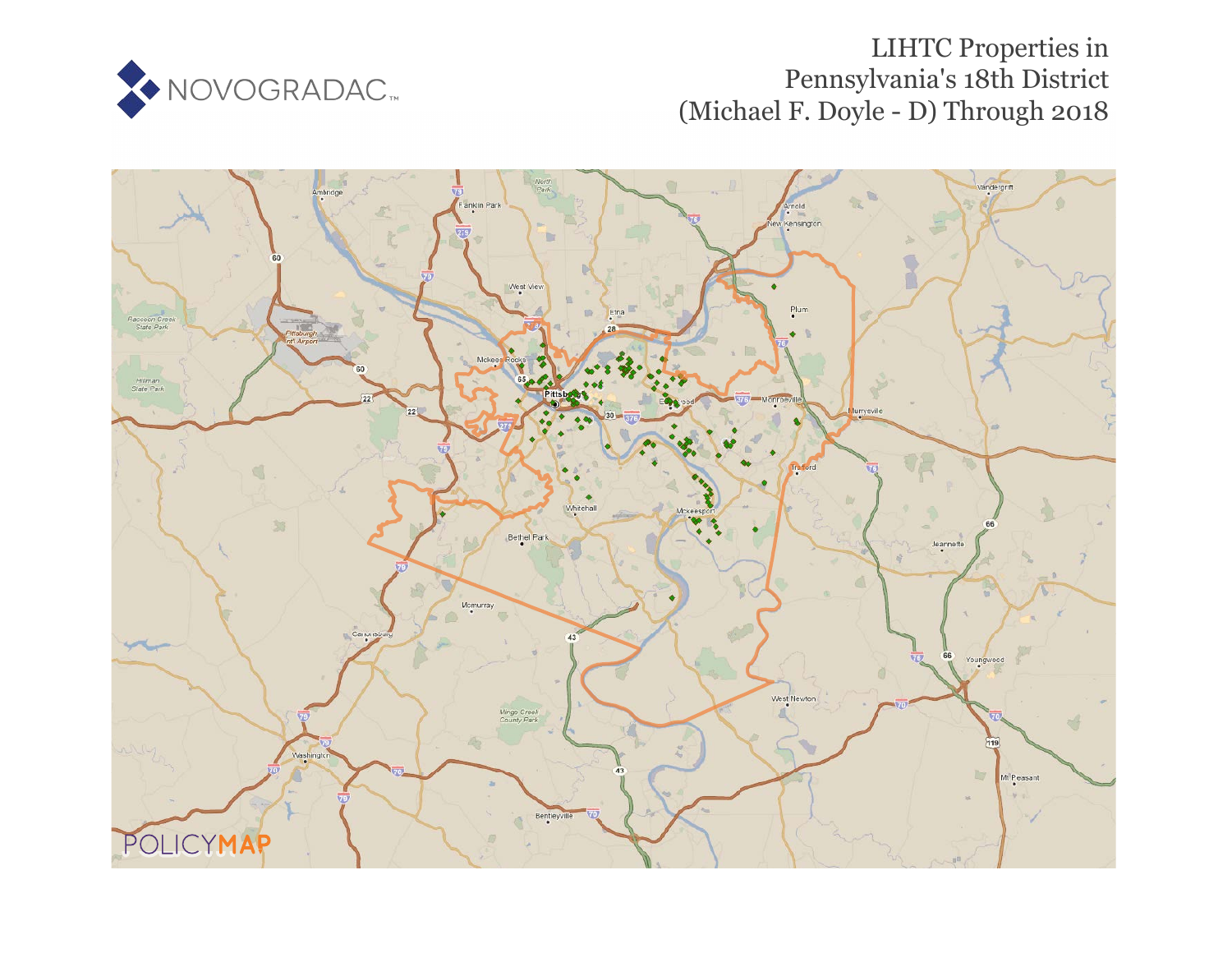| <b>Project Name</b>            | <b>Address</b>                                     | City                                  | <b>State</b>  | <b>Zip Code</b> | <b>Nonprofit</b><br><b>Sponsor</b> | <b>Allocation</b><br>Year | <b>Annual</b><br><b>Allocated</b><br><b>Amount</b> | <b>Year PIS</b> | <b>Construction Type</b> | <b>Total</b><br><b>Units</b> | Low<br>Income<br><b>Units</b> | <b>Rent or</b><br><b>Income</b><br><b>Ceiling</b> | <b>Credit %</b>                             | <b>Tax-Exempt</b><br><b>Bond</b> | <b>HUD Multi-Family</b><br>Financing/<br><b>Rental Assistance</b> |
|--------------------------------|----------------------------------------------------|---------------------------------------|---------------|-----------------|------------------------------------|---------------------------|----------------------------------------------------|-----------------|--------------------------|------------------------------|-------------------------------|---------------------------------------------------|---------------------------------------------|----------------------------------|-------------------------------------------------------------------|
| <b>KENYON PROPERTIES I</b>     | $701\,$ SWISSVALE $_{\,}$ WILKINSBURG AVE          |                                       | PA            | 15221           | No                                 | 1990                      | \$88,195                                           | 1990            | Acquisition and Rehab 28 |                              | 28                            | 60% AMGI                                          | <b>Both 30%</b><br>and 70%<br>present value | No                               |                                                                   |
| <b>LAFFERTY PROJECT</b>        | <b>41 LAFFERTY</b><br>AVE                          | PITTSBURGH                            | PA            | 15210           | No                                 | 1990                      | \$0                                                | 1990            | Acquisition and Rehab 1  |                              | $\mathbf{1}$                  |                                                   | $70\,\%$ present $\,$ No $\,$<br>value      |                                  |                                                                   |
| 701 COURSIN ST                 | 701 COURSIN ST MCKEESPORT                          |                                       | PA            | 15132           | No                                 | 1991                      | \$932                                              | 1991            | Acquisition and Rehab 1  |                              | $\mathbf{1}$                  | 60% AMGI                                          | $30$ % present $_{\rm{No}}$                 |                                  |                                                                   |
| ANSONIA APTS                   | 2655<br>PERRYSVILLE PITTSBURGH<br>AVE              |                                       | PA            | 15214           | No                                 | 1991                      | \$4,258                                            | 1991            | Acquisition and Rehab 8  |                              | $\boldsymbol{6}$              | 60% AMGI                                          | $30$ % present $\,$ No $\,$<br>value        |                                  |                                                                   |
| <b>HIGHLAND AVE APTS</b>       | AVE                                                | $347\,$ HIGHLAND $\quad$ TURTLE CREEK | PA            | 15145           | No                                 | 1991                      | \$8,441                                            | 1991            | <b>New Construction</b>  | 3                            | $\mathbf{3}$                  | 60% AMGI                                          | $30$ % present $\,$ No $\,$<br>value        |                                  |                                                                   |
| 18 JACKSONIA ST                | 18 JACKSONIA<br>${\rm ST}$                         | PITTSBURGH                            | ${\bf PA}$    | 15212           | $\mathbf{N}\mathbf{o}$             | 1991                      | S <sub>0</sub>                                     | 1992            | Acquisition and Rehab 4  |                              | $\overline{4}$                |                                                   | 70 % present $\hbox{~No}$<br>value          |                                  |                                                                   |
| <b>CAMPANIA #2</b>             | $7262$ CAMPANIA $\:$ $\space$ PITTSBURGH AVE       |                                       | $\mathbf{PA}$ | 15206           | No                                 | 1991                      | \$2,119                                            | 1992            | Acquisition and Rehab 1  |                              | $\mathbf{1}$                  | 60% AMGI                                          | <b>Both 30%</b><br>and 70%<br>present value | $\mathbf{N}\mathbf{o}$           |                                                                   |
| <b>EMORY SENIOR</b><br>HOUSING | 324 N BEATTY ST PITTSBURGH                         |                                       | PA            | 15206           | Yes                                | 2000                      | \$232,968                                          | 2002            | New Construction         | 24                           | 24                            | 60% AMGI                                          | $30\,\%$ present $\,$ No $\,$<br>value      |                                  |                                                                   |
| HOMESTEAD APTS                 | 421 E EIGHTH<br>$\operatorname{AVE}$               | <b>HOMESTEAD</b>                      | PA            | 15120           | Yes                                | 2000                      | \$559,311                                          | 2002            | Acquisition and Rehab 60 |                              | 60                            | 60% AMGI                                          | $30$ % present $\,$ No $\,$<br>value        |                                  |                                                                   |
| <b>MONROE MEADOWS</b>          |                                                    | 200 TREFOIL CT MONROEVILLE            | PA            | 15146           | No                                 | 2000                      | \$431,238                                          | 2002            | New Construction         | 48                           | $\bf 39$                      | 60% AMGI                                          | $30$ % present $\,$ No $\,$<br>value        |                                  |                                                                   |
| OAK HILL IC                    | 415 BURROWS<br>${\rm ST}$                          | PITTSBURGH                            | PA            | 15213           | Yes                                | 2000                      | \$904,211                                          | 2002            | <b>New Construction</b>  | 150                          | $\bf{93}$                     | 60% AMGI                                          | $30$ % present $\,$ No $\,$<br>value        |                                  |                                                                   |
| OAKS                           | 2967 JACKS RUN WHITE OAK<br>$\mathbf{R}\mathbf{D}$ |                                       | PA            | 15131           | No                                 | 2000                      | \$403,733                                          | 2002            | New Construction         | 67                           | $52\,$                        | 60% AMGI                                          | $30$ % present $\,$ No value                |                                  |                                                                   |
| <b>ST GEORGES CLOSE</b>        | 3505 MEXICO ST PITTSBURGH                          |                                       | PA            | 15212           | No                                 | 2000                      | \$122,894                                          | 2002            | <b>New Construction</b>  | 18                           | 18                            | 60% AMGI                                          | $30$ % present $\,$ No value                |                                  |                                                                   |

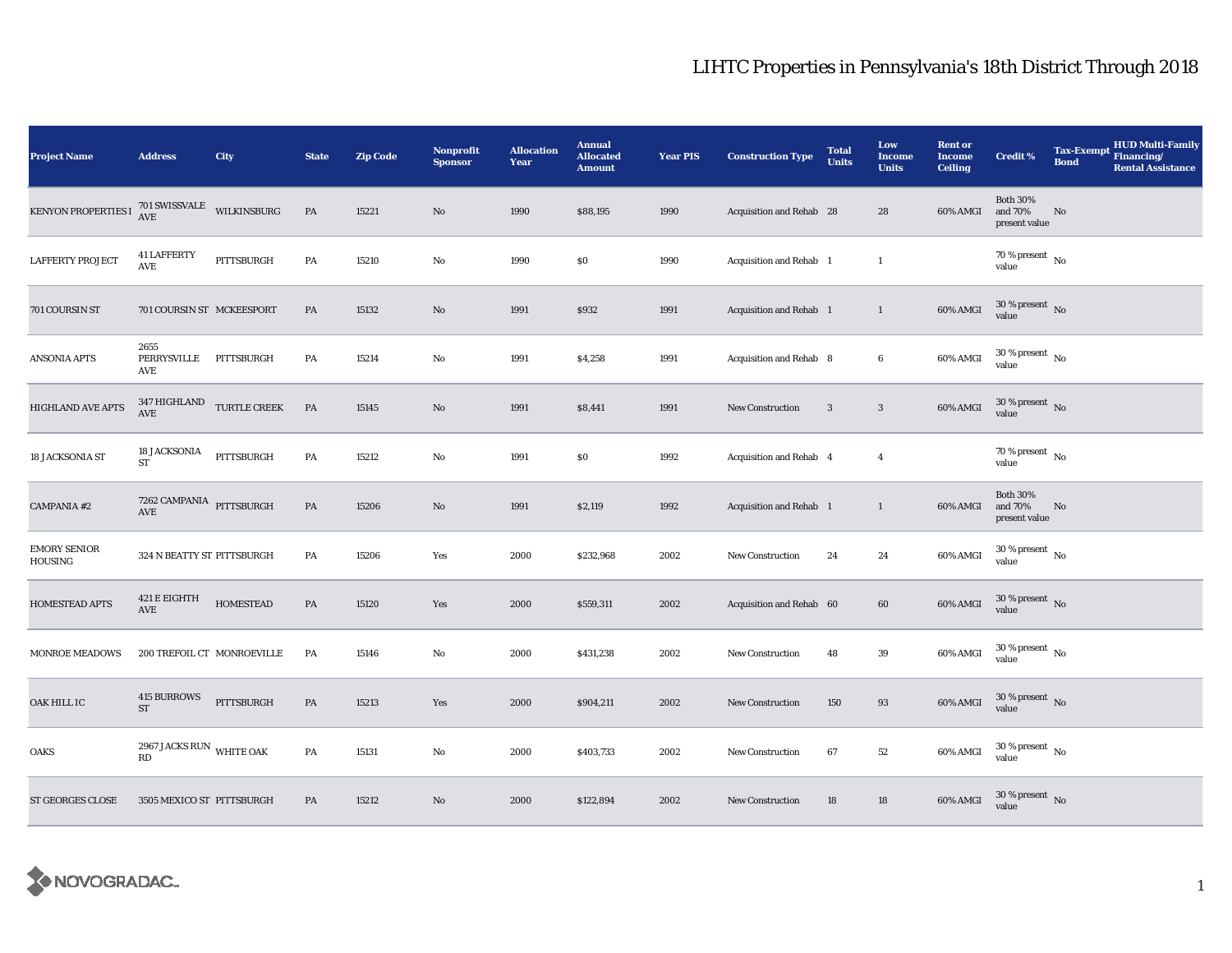| <b>Project Name</b>                                           | <b>Address</b>                                     | City             | <b>State</b> | <b>Zip Code</b> | Nonprofit<br><b>Sponsor</b> | <b>Allocation</b><br><b>Year</b> | <b>Annual</b><br><b>Allocated</b><br><b>Amount</b> | <b>Year PIS</b> | <b>Construction Type</b> | <b>Total</b><br><b>Units</b> | Low<br><b>Income</b><br><b>Units</b> | <b>Rent or</b><br><b>Income</b><br><b>Ceiling</b> | <b>Credit %</b>                             | Tax-Exempt Financing/<br><b>Bond</b> | <b>HUD Multi-Family</b><br><b>Rental Assistance</b> |
|---------------------------------------------------------------|----------------------------------------------------|------------------|--------------|-----------------|-----------------------------|----------------------------------|----------------------------------------------------|-----------------|--------------------------|------------------------------|--------------------------------------|---------------------------------------------------|---------------------------------------------|--------------------------------------|-----------------------------------------------------|
| <b>BEDFORD IA</b>                                             | 245 HILLSIDE<br>DR                                 | PITTSBURGH       | PA           | 15219           | $\mathbf{No}$               | 2001                             | \$388,015                                          | 2003            | New Construction         | 48                           | 36                                   | 60% AMGI                                          | $30$ % present $\,$ No $\,$<br>value        |                                      |                                                     |
| <b>BEDFORD IB</b>                                             | $2060 \mbox{ WEBSTER} \quad \mbox{PITTSBURGH}$ AVE |                  | PA           | 15219           | No                          | 2001                             | \$750,073                                          | 2003            | <b>New Construction</b>  | 99                           | 75                                   | 60% AMGI                                          | 30 % present No<br>value                    |                                      |                                                     |
| NORTH<br><b>BRADDOCK/EAST</b><br>PITTSBURGH                   | 235 HAWKINS<br>AVE                                 | <b>BRADDOCK</b>  | PA           | 15104           | Yes                         | 2001                             | \$148,209                                          | 2003            | Acquisition and Rehab 15 |                              | 15                                   | 60% AMGI                                          | $30\,\%$ present $\,$ No value              |                                      |                                                     |
| OAK HILL ID                                                   | <b>415 BURROWS</b><br>$\operatorname{ST}$          | PITTSBURGH       | PA           | 15213           | No                          | 2001                             | \$567,390                                          | 2003            | <b>New Construction</b>  | 86                           | 56                                   | 60% AMGI                                          | $30\,\%$ present $\,$ No value              |                                      |                                                     |
| SILVER LAKE COMMONS FRANKSTOWN PITTSBURGH                     | 6935<br>AVE                                        |                  | PA           | 15208           | Yes                         | 2001                             | \$551,427                                          | 2003            | <b>New Construction</b>  | 75                           | 75                                   | 50% AMGI                                          | $30$ % present $\,$ No $\,$<br>value        |                                      |                                                     |
| <b>CLAIRTON</b>                                               | 322 HALCOMB<br>$\operatorname{AVE}$                | <b>CLAIRTON</b>  | PA           | 15025           | No                          | 2002                             | \$761,834                                          | 2004            | <b>New Construction</b>  | 44                           | 44                                   | 60% AMGI                                          | $30\,\%$ present $\,$ No value              |                                      |                                                     |
| HERITAGE COURT ELDE $\frac{310 \text{ E EIGHTH}}{\text{AVE}}$ |                                                    | <b>HOMESTEAD</b> | PA           | 15120           | Yes                         | 2002                             | \$100,775                                          | 2004            | <b>New Construction</b>  | 8                            | 8                                    | 60% AMGI                                          | $30\,\%$ present $\,$ No value              |                                      |                                                     |
| <b>HOMESTEAD APTS II</b>                                      | 411 E EIGHTH<br>AVE                                | <b>HOMESTEAD</b> | PA           | 15120           | Yes                         | 2002                             | \$665,093                                          | 2004            | Acquisition and Rehab 60 |                              | 60                                   | 60% AMGI                                          | $30\,\%$ present $\,$ No value              |                                      |                                                     |
| MILLER AVENUE APTS 15 MILLER AVE DUQUESNE                     |                                                    |                  | PA           | 15110           | Yes                         | 2002                             | \$141,969                                          | 2004            | Acquisition and Rehab 12 |                              | 12                                   | 60% AMGI                                          | $30\,\%$ present $\,$ No value              |                                      |                                                     |
| NORTH AIKEN APTS                                              | 5330 N AIKEN CT PITTSBURGH                         |                  | PA           | 15224           | Yes                         | 2002                             | \$670,195                                          | 2004            | <b>New Construction</b>  | 76                           | 76                                   | 60% AMGI                                          | $30\,\%$ present $\,$ No $\,$<br>value      |                                      |                                                     |
| SHADY PARK<br><b>TOWNHOUSES</b>                               | 415 LOBINGER<br>AVE                                | <b>BRADDOCK</b>  | PA           | 15104           | Yes                         | 1991                             | \$34,223                                           | 1992            | New Construction         | 8                            | 8                                    | 60% AMGI                                          | $30\,\%$ present $\,$ No value              |                                      |                                                     |
| 244 SWOPE ST                                                  | 244 SWOPE ST PITTSBURGH                            |                  | PA           | 15206           | No                          | 1993                             | \$4,842                                            | 1993            | Acquisition and Rehab 1  |                              | $\mathbf{1}$                         | 60% AMGI                                          | $30\,\%$ present $\,$ No value              |                                      |                                                     |
| <b>457 NORTON ST</b>                                          | 457 NORTON ST PITTSBURGH                           |                  | PA           | 15211           | $\mathbf{N}\mathbf{o}$      | 1994                             | \$4,241                                            | 1994            | Acquisition and Rehab 2  |                              | $\boldsymbol{2}$                     | 60% AMGI                                          | <b>Both 30%</b><br>and 70%<br>present value | No                                   |                                                     |

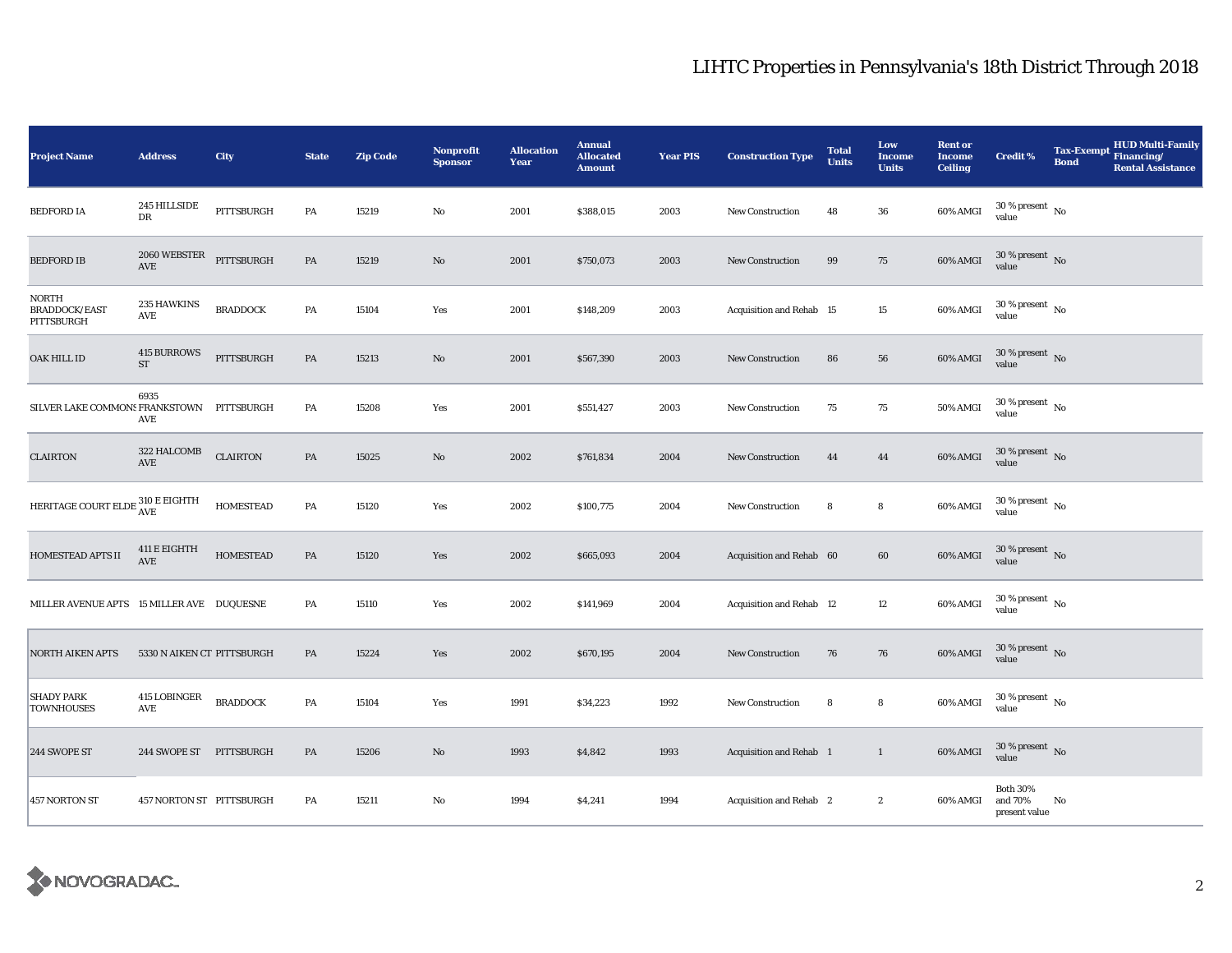| <b>Project Name</b>                            | <b>Address</b>                         | City                | <b>State</b>  | <b>Zip Code</b> | Nonprofit<br><b>Sponsor</b> | <b>Allocation</b><br>Year | <b>Annual</b><br><b>Allocated</b><br><b>Amount</b> | <b>Year PIS</b> | <b>Construction Type</b> | <b>Total</b><br><b>Units</b> | Low<br><b>Income</b><br><b>Units</b> | <b>Rent or</b><br><b>Income</b><br><b>Ceiling</b> | Credit %                                    | <b>Tax-Exempt</b><br><b>Bond</b> | HUD Multi-Family<br>Financing/<br><b>Rental Assistance</b> |
|------------------------------------------------|----------------------------------------|---------------------|---------------|-----------------|-----------------------------|---------------------------|----------------------------------------------------|-----------------|--------------------------|------------------------------|--------------------------------------|---------------------------------------------------|---------------------------------------------|----------------------------------|------------------------------------------------------------|
| 606 MULBERRY ST<br><b>APTS</b>                 | 606 MULBERRY<br>${\rm ST}$             | PITTSBURGH          | PA            | 15221           | No                          | 1993                      | \$7,424                                            | 1994            | Acquisition and Rehab 4  |                              | $\overline{4}$                       | 60% AMGI                                          | $30\,\%$ present $\,$ No value              |                                  |                                                            |
| <b>GRANT STREET APTS</b>                       | 227 GRANT ST                           | <b>TURTLE CREEK</b> | PA            | 15145           | Yes                         | 1994                      | \$62,357                                           | 1994            | Acquisition and Rehab 9  |                              | 9                                    | 60% AMGI                                          | <b>Both 30%</b><br>and 70%<br>present value | No                               |                                                            |
| <b>ST JOSEPH APTS</b>                          | 100 ST JOSEPHS WILMERDING<br><b>DR</b> |                     | $\mathbf{PA}$ | 15148           | Yes                         | 1993                      | \$106,753                                          | 1994            | <b>New Construction</b>  | 18                           | $18\,$                               | 60% AMGI                                          | $30\,\%$ present $\,$ No value              |                                  |                                                            |
| <b>1812 GRANDVIEW AVE</b>                      | 1812<br><b>GRANDVIEW</b><br>AVE        | <b>MCKEESPORT</b>   | PA            | 15132           | No                          | 1994                      | $\$0$                                              | 1995            | Acquisition and Rehab 2  |                              | $\boldsymbol{2}$                     |                                                   | $70$ % present $\,$ No $\,$<br>value        |                                  |                                                            |
| APARTMENTS AT WHITE 1651 SKYLINE DR PITTSBURGH |                                        |                     | $\mathbf{PA}$ | 15227           | $\mathbf{N}\mathbf{o}$      | 1994                      | \$134,787                                          | 1995            | Acquisition and Rehab 62 |                              | 61                                   | 60% AMGI                                          | $30$ % present $\,$ No $\,$<br>value        |                                  |                                                            |
| HOMESTEAD APTS III                             | $481\,\mathrm{E}$ EIGHTH<br>AVE        | <b>HOMESTEAD</b>    | PA            | 15120           | Yes                         | 2003                      | \$653,873                                          | 2005            | Acquisition and Rehab 60 |                              | 60                                   | 60% AMGI                                          | $30\,\%$ present $\,$ No value              |                                  |                                                            |
| <b>DUMPLIN HALL</b>                            | <b>502 HAY ST</b>                      | WILKINSBURG         | PA            | 15221           | $\mathbf{N}\mathbf{o}$      | 2005                      | \$574,327                                          | 2006            | Acquisition and Rehab 46 |                              | 45                                   | 60% AMGI                                          | <b>Both 30%</b><br>and 70%<br>present value | No                               |                                                            |
| <b>FAIRMONT APTS</b>                           | 5461 PENN AVE PITTSBURGH               |                     | PA            | 15206           | Yes                         | 2004                      | \$767,347                                          | 2006            | New Construction         | 60                           | 60                                   | 60% AMGI                                          | $30\,\%$ present $\,$ No $\,$<br>value      |                                  |                                                            |
| <b>GENERATIONS</b>                             | 700 WOOD ST                            | WILKINSBURG         | PA            | 15221           | $\mathbf{No}$               | 2004                      | \$188,616                                          | 2006            | Acquisition and Rehab 15 |                              | 15                                   | 60% AMGI                                          | <b>Both 30%</b><br>and 70%<br>present value | No                               |                                                            |
| <b>GRANT TOWERS APTS</b>                       | 100 GRANT AVE DUQUESNE                 |                     | PA            | 15110           | No                          | 2004                      | \$212,871                                          | 2006            | Acquisition and Rehab 60 |                              | 55                                   | 60% AMGI                                          | <b>Both 30%</b><br>and 70%<br>present value | No                               |                                                            |
| PENN MANOR                                     | 125 N ST CLAIR<br><b>ST</b>            | PITTSBURGH          | $\mathbf{PA}$ | 15206           | Yes                         | 2004                      | \$468,296                                          | 2006            | New Construction         | 55                           | 39                                   | 60% AMGI                                          | 30 % present $\hbox{~No}$<br>value          |                                  |                                                            |
| WIDOWS HOME                                    | $308$ N TAYLOR<br>AVE                  | PITTSBURGH          | PA            | 15212           | No                          | 2004                      | \$261,691                                          | 2006            | Acquisition and Rehab 24 |                              | 24                                   | 60% AMGI                                          | $70\,\%$ present $\,$ No value              |                                  |                                                            |
| <b>HOMESTEAD APTS IV</b>                       | 441 E EIGHTH<br>AVE                    | <b>HOMESTEAD</b>    | PA            | 15120           | Yes                         | 2006                      | \$773,835                                          | 2007            | Acquisition and Rehab 52 |                              | ${\bf 52}$                           | 60% AMGI                                          | $70\,\%$ present $\;$ No value              |                                  |                                                            |

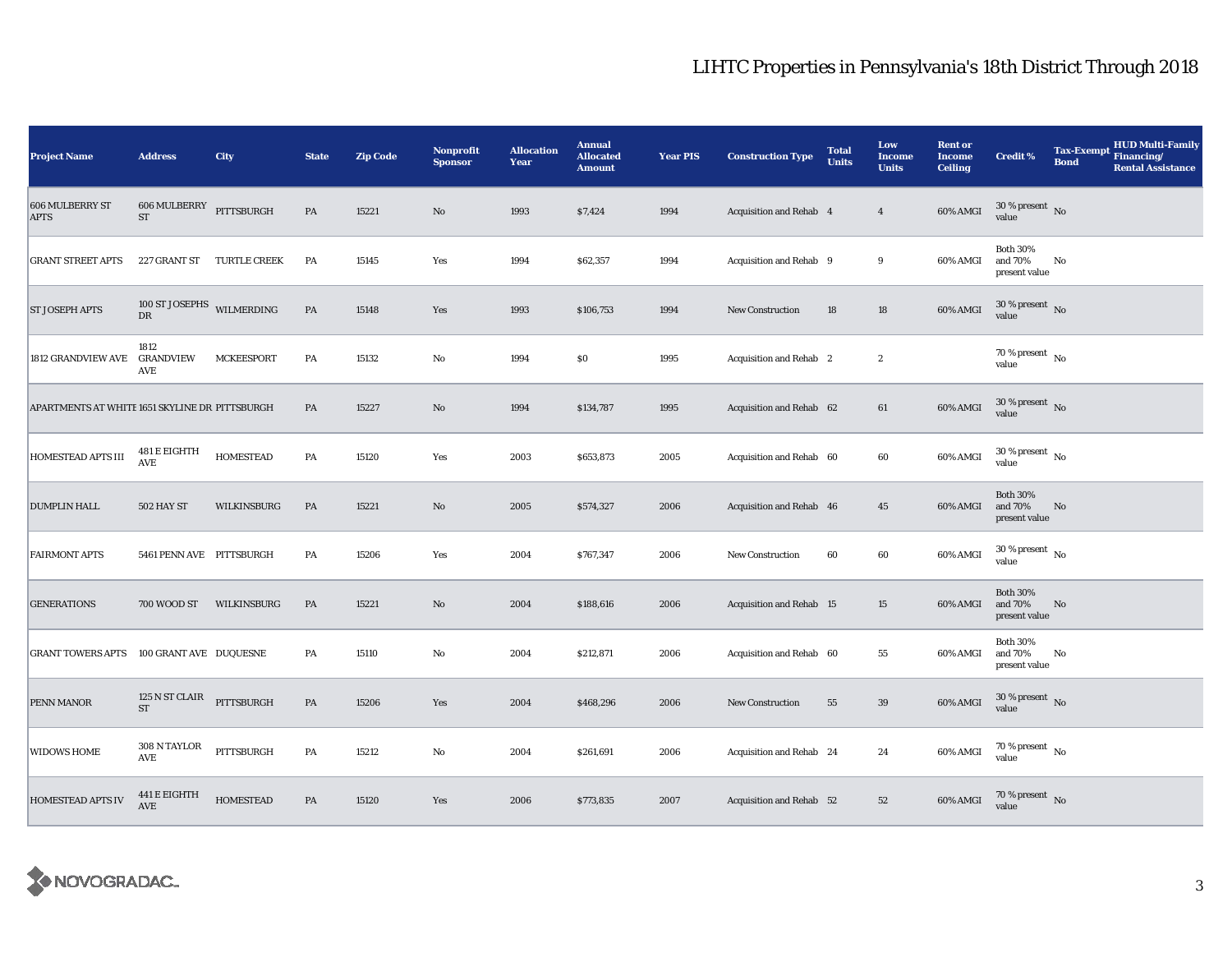| <b>Project Name</b>                             | <b>Address</b>                        | City              | <b>State</b>  | <b>Zip Code</b> | Nonprofit<br><b>Sponsor</b> | <b>Allocation</b><br>Year | <b>Annual</b><br><b>Allocated</b><br><b>Amount</b> | <b>Year PIS</b> | <b>Construction Type</b>  | <b>Total</b><br><b>Units</b> | Low<br><b>Income</b><br><b>Units</b> | <b>Rent or</b><br><b>Income</b><br><b>Ceiling</b> | <b>Credit %</b>                             | <b>HUD Multi-Family</b><br><b>Tax-Exempt</b><br>Financing/<br><b>Bond</b><br><b>Rental Assistance</b> |
|-------------------------------------------------|---------------------------------------|-------------------|---------------|-----------------|-----------------------------|---------------------------|----------------------------------------------------|-----------------|---------------------------|------------------------------|--------------------------------------|---------------------------------------------------|---------------------------------------------|-------------------------------------------------------------------------------------------------------|
| LIBERTY PARK PHASE I 6201 BROAD ST PITTSBURGH   |                                       |                   | PA            | 15206           | $\rm No$                    | 2005                      | \$1,292,941                                        | 2007            | <b>New Construction</b>   | 124                          | 84                                   | 60% AMGI                                          | $70\,\%$ present $\,$ No value              |                                                                                                       |
| <b>LOU MASON JR APTS</b>                        | 2121 CENTRE<br>AVE                    | PITTSBURGH        | PA            | 15219           | $\rm No$                    | 2005                      | \$652,795                                          | 2007            | <b>New Construction</b>   | 108                          | 108                                  | 60% AMGI                                          | $70\,\%$ present $\,$ $\rm Yes$<br>value    |                                                                                                       |
| <b>WEST PARK COURT</b>                          | <b>710 W N AVE</b>                    | PITTSBURGH        | PA            | 15212           | Yes                         | 2006                      | \$215,608                                          | 2007            | Acquisition and Rehab 112 |                              | 110                                  | 60% AMGI                                          | <b>Both 30%</b><br>and 70%<br>present value | Yes                                                                                                   |
| ALLEGHENY INDEPEND! MARGUERITE                  | 210<br>AVE                            | WILMERDING        | PA            | 15148           | No                          | 2007                      | \$34,309                                           | 2008            | Not Indicated             | 25                           | 25                                   | 60% AMGI                                          | Not<br>Indicated                            | Yes                                                                                                   |
| <b>BEDFORD HILL APTS II</b>                     |                                       | PITTSBURGH        | PA            | 15221           | $\mathbf {No}$              | 2006                      | \$1,267,841                                        | 2008            | New Construction          | 116                          | 91                                   | 60% AMGI                                          | 70 % present $\hbox{~No}$<br>value          |                                                                                                       |
| BROADVIEW MANOR AP 270 BROADWAY PITCAIRN        |                                       |                   | PA            | 15140           | No                          | 2007                      | \$92,741                                           | 2008            | Not Indicated             | 72                           | ${\bf 72}$                           | 60% AMGI                                          | $\rm Not$ Indicated                         | Yes                                                                                                   |
| <b>MARIAN PLAZA</b>                             | 8601 BRICELYN PITTSBURGH<br><b>ST</b> |                   | PA            | 15221           | $\rm No$                    | 2007                      | \$106,331                                          | 2008            | Not Indicated             | 50                           | ${\bf 50}$                           | 50% AMGI                                          | $30\,\%$ present $\,$ Yes value             |                                                                                                       |
| PALISADES PLAZA                                 | <b>5 PALISADES</b><br>PLZ             | RANKIN            | $\mathbf{PA}$ | 15104           | $\rm No$                    | 2008                      | \$706,822                                          | 2008            | Not Indicated             | 89                           | 89                                   | 60% AMGI                                          | $70\,\%$ present $\,$ No value              |                                                                                                       |
| SECOND EAST HILLS PH 2303 E HILLS DR PITTSBURGH |                                       |                   | PA            | 15221           | $\rm No$                    | 2006                      | \$1,198,163                                        | 2008            | <b>New Construction</b>   | 66                           | $\bf 66$                             | 60% AMGI                                          | $70$ % present $\,$ No $\,$<br>value        |                                                                                                       |
| VERSAILLES-ARCHER AI VERSAILLES                 | 3221<br>AVE                           | <b>MCKEESPORT</b> | PA            | 15132           | $\rm No$                    | 2007                      | \$35,943                                           | 2008            | Not Indicated             | ${\bf 38}$                   | ${\bf 38}$                           | 60% AMGI                                          | $30$ % present $\,$ $\rm Yes$<br>value      |                                                                                                       |
| <b>BENET WOODS</b>                              | RODENBAUGH<br><b>AVE</b>              | PITTSBURGH        | PA            |                 | Yes                         | 2007                      | \$199,421                                          | 2009            | <b>New Construction</b>   | 11                           | 11                                   | 60% AMGI                                          | 70 % present $\hbox{~No}$<br>value          |                                                                                                       |
| <b>4TH ST PROJECT</b>                           | <b>619 FOURTH ST BRADDOCK</b>         |                   | PA            | 15104           | $\rm\thinspace No$          | 1990                      | \$0\$                                              | 1990            | Acquisition and Rehab 1   |                              | $\mathbf{1}$                         |                                                   | 70 % present $\hbox{~No}$<br>value          |                                                                                                       |
| 7160 UPLAND ST                                  | 7160 UPLAND ST PITTSBURGH             |                   | PA            | 15208           | $\rm No$                    | 1990                      | $\$0$                                              | 1990            | Acquisition and Rehab 1   |                              | $\mathbf{1}$                         |                                                   | 70 % present<br>value                       |                                                                                                       |

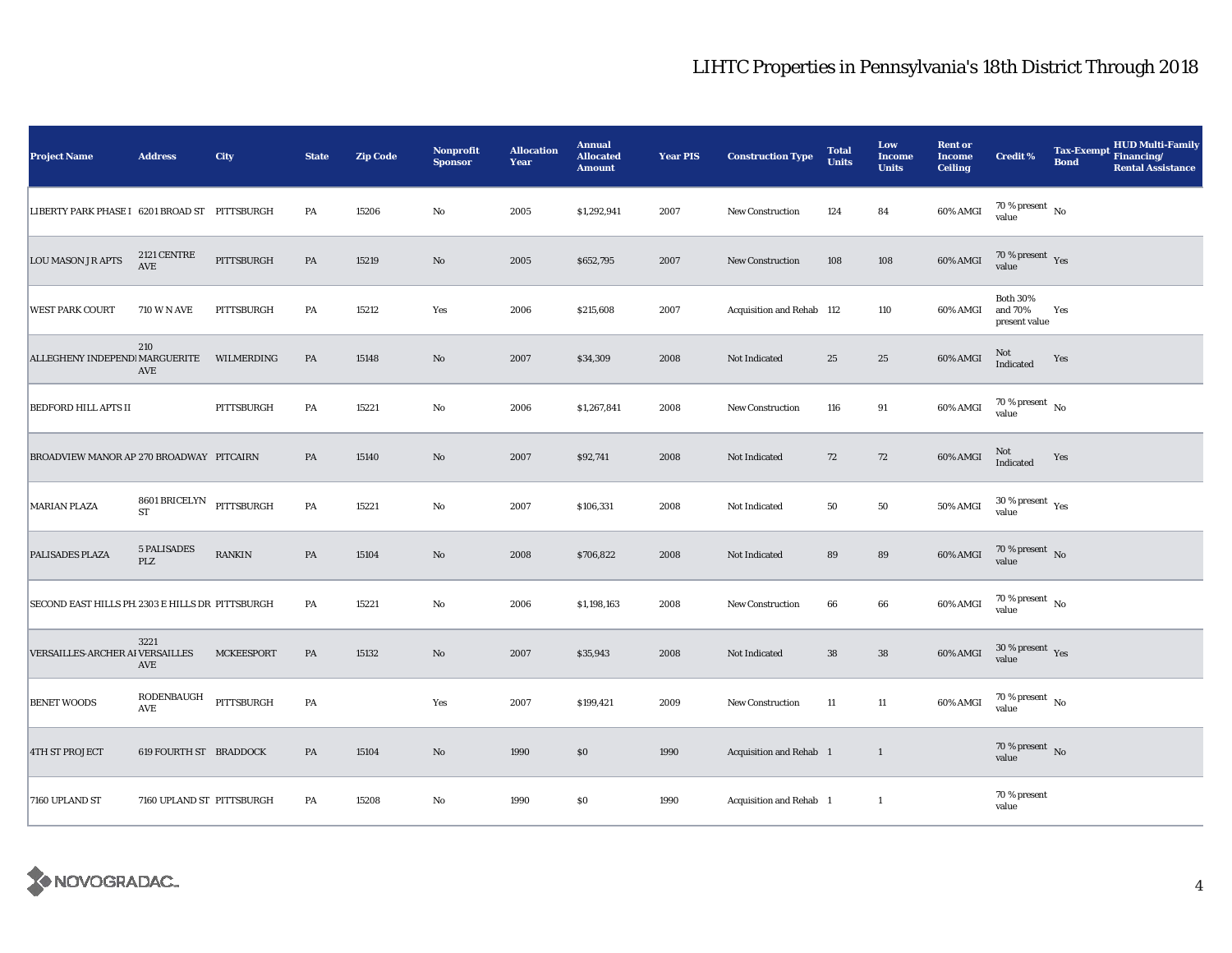| <b>Project Name</b>                                                                                                                                        | <b>Address</b>                                | City                | <b>State</b>  | <b>Zip Code</b> | Nonprofit<br><b>Sponsor</b> | <b>Allocation</b><br>Year | <b>Annual</b><br><b>Allocated</b><br><b>Amount</b> | <b>Year PIS</b> | <b>Construction Type</b> | <b>Total</b><br><b>Units</b> | Low<br><b>Income</b><br><b>Units</b> | <b>Rent or</b><br><b>Income</b><br><b>Ceiling</b> | <b>Credit %</b>                             | <b>HUD Multi-Family</b><br><b>Tax-Exempt</b><br>Financing/<br><b>Bond</b><br><b>Rental Assistance</b> |
|------------------------------------------------------------------------------------------------------------------------------------------------------------|-----------------------------------------------|---------------------|---------------|-----------------|-----------------------------|---------------------------|----------------------------------------------------|-----------------|--------------------------|------------------------------|--------------------------------------|---------------------------------------------------|---------------------------------------------|-------------------------------------------------------------------------------------------------------|
| 7260 CAMPANIA AVE                                                                                                                                          |                                               |                     | $\mathbf{PA}$ | 15206           | No                          | 1989                      | \$1,729                                            | 1990            | Acquisition and Rehab 1  |                              | $\mathbf{1}$                         | 60% AMGI                                          | $30\,\%$ present $\,$ No value              |                                                                                                       |
| <b>FIRST CEDAR APTS</b>                                                                                                                                    | 318 CEDAR ST                                  | <b>DUQUESNE</b>     | PA            | 15110           | $\rm No$                    | 1990                      | \$16,144                                           | 1990            | Acquisition and Rehab 4  |                              | $\overline{4}$                       | 60% AMGI                                          | $30$ % present $\,$ No $\,$<br>value        |                                                                                                       |
| <b>MILLIONES MANOR</b>                                                                                                                                     | 2827 BEDFORD<br>$\operatorname{\mathbf{AVE}}$ | PITTSBURGH          | PA            | 15219           | Yes                         | 1993                      | \$341,954                                          | 1995            | Acquisition and Rehab 40 |                              | $39\,$                               | 50% AMGI                                          | $30\,\%$ present $\,$ No $\,$<br>value      |                                                                                                       |
| SHADY PARK APTS PHAS 901 ROY ST                                                                                                                            |                                               | <b>BRADDOCK</b>     | PA            | 15104           | $\mathbf{No}$               | 1994                      | \$64,419                                           | 1995            | <b>New Construction</b>  | 8                            | 8                                    | 60% AMGI                                          | $30$ % present $\,$ No $\,$<br>value        |                                                                                                       |
| VALLEY PARK TOWNHO PARK DR                                                                                                                                 |                                               | <b>TURTLE CREEK</b> | $\mathbf{PA}$ | 15145           | $\rm No$                    | 1994                      | \$65,700                                           | 1995            | New Construction         | 11                           | $11\,$                               | 60% AMGI                                          | $30$ % present $\,$ No $\,$<br>value        |                                                                                                       |
| 5635 STANTON AVE APTS 5635 STANTON                                                                                                                         |                                               | PITTSBURGH          | PA            | 15206           | Yes                         | 1995                      | \$79,579                                           | 1996            | Acquisition and Rehab 11 |                              | $11\,$                               | 60% AMGI                                          | $30\,\%$ present $\,$ No value              |                                                                                                       |
| HAWTHORNE PLACE AP. HAWTHORNE                                                                                                                              | 2263<br>AVE                                   | <b>SWISSVALE</b>    | PA            | 15218           | Yes                         | 1994                      | \$24,275                                           | 1996            | Acquisition and Rehab 20 |                              | $10\,$                               | 60% AMGI                                          | $30\,\%$ present $\,$ No value              |                                                                                                       |
| <b>ST BRENDAN'S APTS</b>                                                                                                                                   | 18 HOLLAND<br>AVE                             | RANKIN              | PA            | 15104           | $\rm No$                    | 1994                      | \$158,865                                          | 1996            | Acquisition and Rehab 20 |                              | 20                                   | 60% AMGI                                          | <b>Both 30%</b><br>and 70%<br>present value | No                                                                                                    |
| $\begin{tabular}{ll} \bf{GARFIED JUBILEE REH} \begin{tabular}{ll} \bf{112} N \\ \bf{FAIRMOUNT ST} \end{tabular} \end{tabular} \end{tabular} \end{tabular}$ |                                               |                     | PA            | 15206           | Yes                         | 1995                      | \$160,132                                          | 1997            | Acquisition and Rehab 18 |                              | 18                                   | 60% AMGI                                          | <b>Both 30%</b><br>and 70%<br>present value | No                                                                                                    |
| SCHOOLHOUSE AT DUQ 135 S SIXTH ST DUQUESNE                                                                                                                 |                                               |                     | PA            | 15110           | $\rm No$                    | 1996                      | \$325,797                                          | 1997            | Acquisition and Rehab 55 |                              | 54                                   | 60% AMGI                                          | <b>Both 30%</b><br>and 70%<br>present value | No                                                                                                    |
| CALDWELL STATION AP 510 STATION ST WALL                                                                                                                    |                                               |                     | PA            | 15148           | Yes                         | 1996                      | \$70,336                                           | 1998            | <b>New Construction</b>  | 18                           | $\boldsymbol{9}$                     | 60% AMGI                                          | $30$ % present $\,$ No $\,$<br>value        |                                                                                                       |
| <b>CENTURY BUILDING</b>                                                                                                                                    | 134 S SEVENTH<br><b>ST</b>                    | PITTSBURGH          | PA            | 15203           | $\rm No$                    | 2007                      | \$513,598                                          | 2009            | Not Indicated            | 60                           | $\bf 28$                             | 60% AMGI                                          | $70\,\%$ present $\,$ No value              |                                                                                                       |
| BRADDOCK SENIOR HOU $\frac{\text{313} \text{ BRADDOCK}}{\text{AVE}}$ BRADDOCK                                                                              |                                               |                     | PA            | 15104           | No                          | 2010                      | \$1,049,979                                        | 2010            | <b>New Construction</b>  | 53                           | 53                                   | 60% AMGI                                          | $70\,\%$ present $\,$ No value              |                                                                                                       |

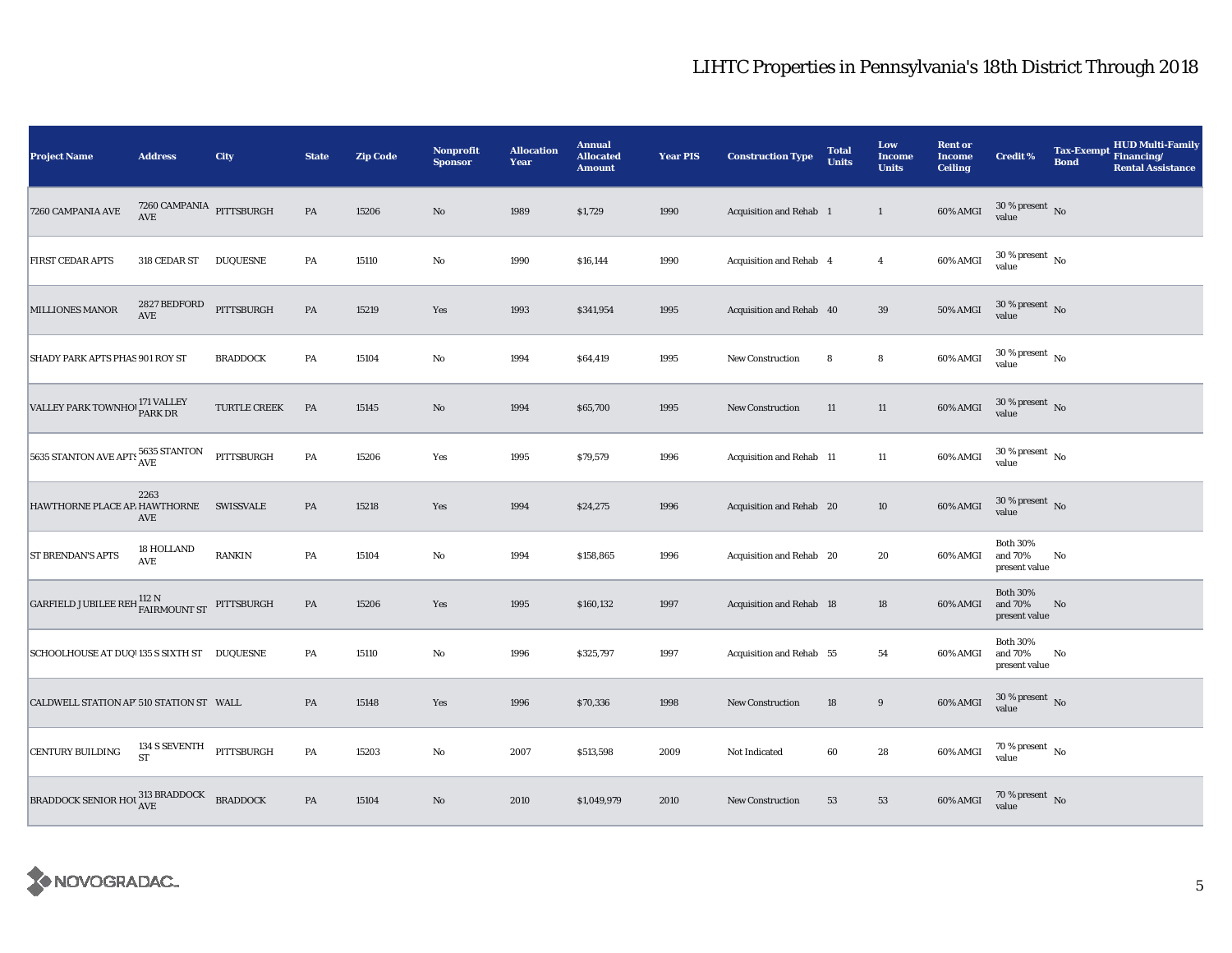| <b>Project Name</b>                               | <b>Address</b>           | City                       | <b>State</b>  | <b>Zip Code</b> | <b>Nonprofit</b><br><b>Sponsor</b> | <b>Allocation</b><br>Year | <b>Annual</b><br><b>Allocated</b><br><b>Amount</b> | <b>Year PIS</b> | <b>Construction Type</b>  | <b>Total</b><br><b>Units</b> | Low<br>Income<br><b>Units</b> | <b>Rent or</b><br><b>Income</b><br><b>Ceiling</b> | Credit %                                     | <b>Tax-Exempt</b><br><b>Bond</b> | <b>HUD Multi-Family</b><br>Financing/<br><b>Rental Assistance</b> |
|---------------------------------------------------|--------------------------|----------------------------|---------------|-----------------|------------------------------------|---------------------------|----------------------------------------------------|-----------------|---------------------------|------------------------------|-------------------------------|---------------------------------------------------|----------------------------------------------|----------------------------------|-------------------------------------------------------------------|
| EVA P MITCHELL RESIDI 1621 LINCOLN                |                          | PITTSBURGH                 | PA            | 15206           | $\rm No$                           | 2009                      | \$159,018                                          | 2010            | Not Indicated             | 79                           | 79                            | 60% AMGI                                          | $30$ % present $\rm\thinspace\,Yes$<br>value |                                  |                                                                   |
| <b>FRASER HALL APTS</b>                           |                          | 500 HUNTER ST TURTLE CREEK | PA            | 15145           | Yes                                | 2008                      | \$971,896                                          | 2010            | Not Indicated             | 72                           | $72\,$                        | 60% AMGI                                          | $70\%$ present No<br>value                   |                                  |                                                                   |
| SOUTH HILLS RETIREMI 125 RUTH ST                  |                          | PITTSBURGH                 | PA            | 15211           | $\rm No$                           | 2008                      | \$1,206,932                                        | 2010            | Not Indicated             | 106                          | 84                            | 60% AMGI                                          | $70\,\%$ present $\,$ No value               |                                  |                                                                   |
| YORK COMMONS                                      | 4003 PENN AVE PITTSBURGH |                            | PA            | 15224           | Yes                                | 2008                      | \$1,434,499                                        | 2010            | Not Indicated             | 102                          | 97                            | 60% AMGI                                          | $70\,\%$ present $\,$ No value               |                                  |                                                                   |
| DINWIDDIE STREET HO 265 DINWIDDIE PITTSBURGH      |                          |                            | PA            | 15219           | No                                 | 2012                      | \$167,159                                          | 2011            | New Construction          | 23                           | 23                            | 60% AMGI                                          | 70 % present $\hbox{~No}$<br>value           |                                  |                                                                   |
| GARFIELD HEIGHTS PH $\mu$ SCHENLEY<br>COLUMBO STS |                          | PITTSBURGH                 | PA            | 15224           | No                                 | 2012                      | \$872,531                                          | 2011            | New Construction          | 40                           | 31                            | 60% AMGI                                          | $70\,\%$ present $\,$ No value               |                                  |                                                                   |
| DINWIDDIE STREET HO 220 DINWIDDIE PITTSBURGH      |                          |                            | $\mathbf{PA}$ | 15219           | $\mathbf{No}$                      | 2013                      | \$638,892                                          | 2012            | New Construction          | 23                           | 23                            | 60% AMGI                                          | $70\,\%$ present $\,$ No value               |                                  | $\rm No$                                                          |
| PLUM RIDGE RETIREME 620 REPP RD                   |                          | NEW KENSINGTON PA          |               | 15068           | $\rm No$                           | 2013                      | \$866,353                                          | 2012            | New Construction          | 58                           | 48                            | 60% AMGI                                          | $70\,\%$ present $\,$ No value               |                                  | $\mathbf{No}$                                                     |
| <b>OVERLOOK</b>                                   | 400 HOLLAND<br>AVE       | <b>BRADDOCK</b>            | PA            | 15104-1599      | No                                 | 2014                      | \$856,212                                          | 2013            | <b>New Construction</b>   | 24                           | 24                            | 60% AMGI                                          | $70$ % present $\,$ No $\,$<br>value         |                                  | No                                                                |
| SHANAHAN APARTMENT $^{1819}_{\rm AVE}$ FORBES     |                          | PITTSBURGH                 | PA            | 15219-5835      | Yes                                | 2014                      | \$1,137,168                                        | 2013            | Acquisition and Rehab 43  |                              | 43                            | $60\%$ AMGI                                       | $70\,\%$ present $\,$ No value               |                                  | $\mathbf{No}$                                                     |
| BELLEFIELD DWELLING 4400 CENTRE                   |                          | PITTSBURGH                 | PA            | 15213-1455      | No                                 | 2015                      | \$877,391                                          | 2013            | Acquisition and Rehab 158 |                              | 155                           | 60% AMGI                                          | 70 % present $\hbox{~No}$<br>value           |                                  | No                                                                |
| MCKEESPORT DOWNTO' 523 SINCLAIR ST MCKEESPORT     |                          |                            | PA            | 15132-3029      | Yes                                | 2015                      | \$1,014,705                                        | 2013            | Acquisition and Rehab 84  |                              | 84                            | 50% AMGI                                          | $70\,\%$ present $\,$ No value               |                                  | $\rm No$                                                          |
| DINWIDDIE STREET HO SCATTERED                     |                          | PITTSBURGH                 | PA            | 15219-3335      | No                                 | 2015                      | \$797,450                                          | 2013            | New Construction          | 26                           | 26                            | 60% AMGI                                          | $70$ % present $\,$ No $\,$<br>value         |                                  | No                                                                |

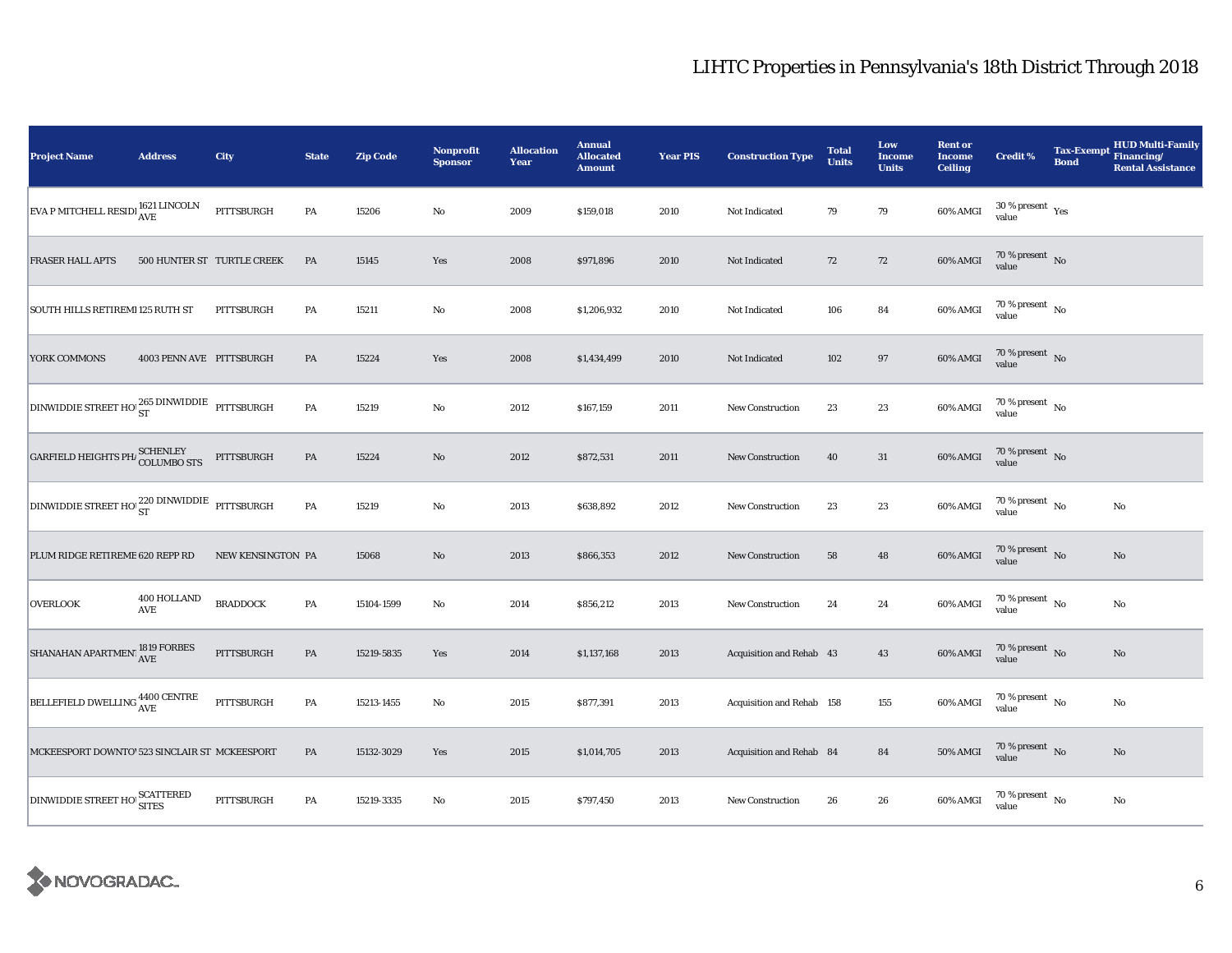| <b>Project Name</b>                            | <b>Address</b>                          | <b>City</b>                | <b>State</b>  | <b>Zip Code</b> | <b>Nonprofit</b><br><b>Sponsor</b> | <b>Allocation</b><br>Year | <b>Annual</b><br><b>Allocated</b><br><b>Amount</b> | <b>Year PIS</b> | <b>Construction Type</b>  | <b>Total</b><br><b>Units</b> | Low<br><b>Income</b><br><b>Units</b> | <b>Rent or</b><br><b>Income</b><br><b>Ceiling</b> | <b>Credit %</b>                        | Tax-Exempt Financing/<br><b>Bond</b> | <b>HUD Multi-Family</b><br><b>Rental Assistance</b> |
|------------------------------------------------|-----------------------------------------|----------------------------|---------------|-----------------|------------------------------------|---------------------------|----------------------------------------------------|-----------------|---------------------------|------------------------------|--------------------------------------|---------------------------------------------------|----------------------------------------|--------------------------------------|-----------------------------------------------------|
| HOMEWOOD SENIOR AP SUSQUEHANNA PITTSBURGH      | 7202<br>ST                              |                            | PA            | 15208-1876      | $\mathbf{No}$                      | 2015                      | \$1,082,624                                        | 2014            | <b>New Construction</b>   | 41                           | 41                                   | 60% AMGI                                          | $70\,\%$ present $${\rm No}$$ value    |                                      | No                                                  |
| ADDISON TERRACE PH 1 2136 ELMORE ST PITTSBURGH |                                         |                            | PA            | 15219-5316      | No                                 | 2017                      | \$1,941,155                                        | 2014            | New Construction          | 186                          | 149                                  | 60% AMGI                                          | Not<br>Indicated                       | Yes                                  | No                                                  |
| <b>DOUGHBOY APTS</b>                           | 3431 BUTLER ST PITTSBURGH               |                            | PA            | 15201-1312      | $\mathbf{N}\mathbf{o}$             | 2015                      | \$85,870                                           | 2014            | New Construction          | 45                           | $\boldsymbol{9}$                     | 50% AMGI                                          | $30$ % present $\,$ $\rm Yes$<br>value |                                      | No                                                  |
| EAST LIBERTY PLACE SO 5800 PENN AVE PITTSBURGH |                                         |                            | PA            | 15206-3826      | Yes                                | 2016                      | \$788,396                                          | 2014            | <b>New Construction</b>   | 52                           | 39                                   | 60% AMGI                                          | Not<br>Indicated                       | No                                   | No                                                  |
| WILLIAM MOORHEAD T 375 N CRAIG ST PITTSBURGH   |                                         |                            | PA            | 15213-1246      | No                                 | 2016                      | \$1,245,896                                        | 2014            | Acquisition and Rehab 141 |                              | 136                                  | 60% AMGI                                          | 70 % present $\,$ No $\,$<br>value     |                                      | No                                                  |
| ROLLING WOODS ESTAT SCATTERED                  |                                         | NORTH<br><b>VERSAILLES</b> | PA            | 15137-0000      | $\mathbf{No}$                      | 2018                      | \$197,965                                          | 2014            | Acquisition and Rehab 85  |                              | 84                                   | 60% AMGI                                          | Not<br>Indicated                       |                                      | No                                                  |
| UPTOWN LOFTS ON FIF1 2015 FIFTH AVE PITTSBURGH |                                         |                            | PA            | 15219-5503      | Yes                                | 2016                      | \$1,197,437                                        | 2015            | <b>New Construction</b>   | 47                           | 47                                   | 60% AMGI                                          | 70 % present $\hbox{~No}$<br>value     |                                      | No                                                  |
| <b>LARIMER PHASE 1</b>                         | <b>SCATTERED</b><br><b>SITES</b>        | PITTSBURGH                 | PA            | 15206-2613      | No                                 | 2017                      | \$1,141,699                                        | 2015            | <b>New Construction</b>   | 40                           | 40                                   | 60% AMGI                                          | Not<br>Indicated                       | No                                   | No                                                  |
| <b>ONE HOMESTEAD</b>                           | <b>SCATTERED</b><br><b>SITES</b>        | <b>HOMESTEAD</b>           | PA            | 15120-0000      | $\mathbf{N}\mathbf{o}$             | 2017                      | \$686,202                                          | 2015            | New Construction          | 51                           | 51                                   | 60% AMGI                                          | 70 % present $\hbox{~No}$<br>value     |                                      | No                                                  |
| YESTER SQUARE                                  | 2901 BROWNLEE $_{\rm MCKEESPORT}$<br>ST |                            | PA            | 15132-1859      | No                                 | 2017                      | \$1,229,240                                        | 2015            | <b>New Construction</b>   | 58                           | 58                                   | 60% AMGI                                          | Not<br>Indicated                       | No                                   | No                                                  |
| <b>ORCHARD PARK</b>                            | ORCHARD PK<br>AVE                       | <b>DUQUESNE</b>            | $\mathbf{PA}$ | 15110-2115      | $\mathbf{N}\mathbf{o}$             | 2017                      | \$1,153,164                                        | 2015            | <b>New Construction</b>   | 44                           | 44                                   | 60% AMGI                                          | Not<br><b>Indicated</b>                |                                      | No                                                  |
| PENN MATHILDA APTS 4800 PENN AVE PITTSBURGH    |                                         |                            | PA            | 15224-1302      | Yes                                | 2018                      | \$850,094                                          | 2016            | New Construction          | 39                           | 39                                   | 60% AMGI                                          | 70 % present<br>value                  |                                      | No                                                  |
| <b>BREW HOUSE ARTIST HI 711 S 21 ST</b>        |                                         | PITTSBURGH                 | PA            | 15203-2160      | No                                 | 2019                      | \$1,281,957                                        | 2016            | Acquisition and Rehab 76  |                              | 48                                   | 60% AMGI                                          | 70 % present<br>value                  |                                      | No                                                  |

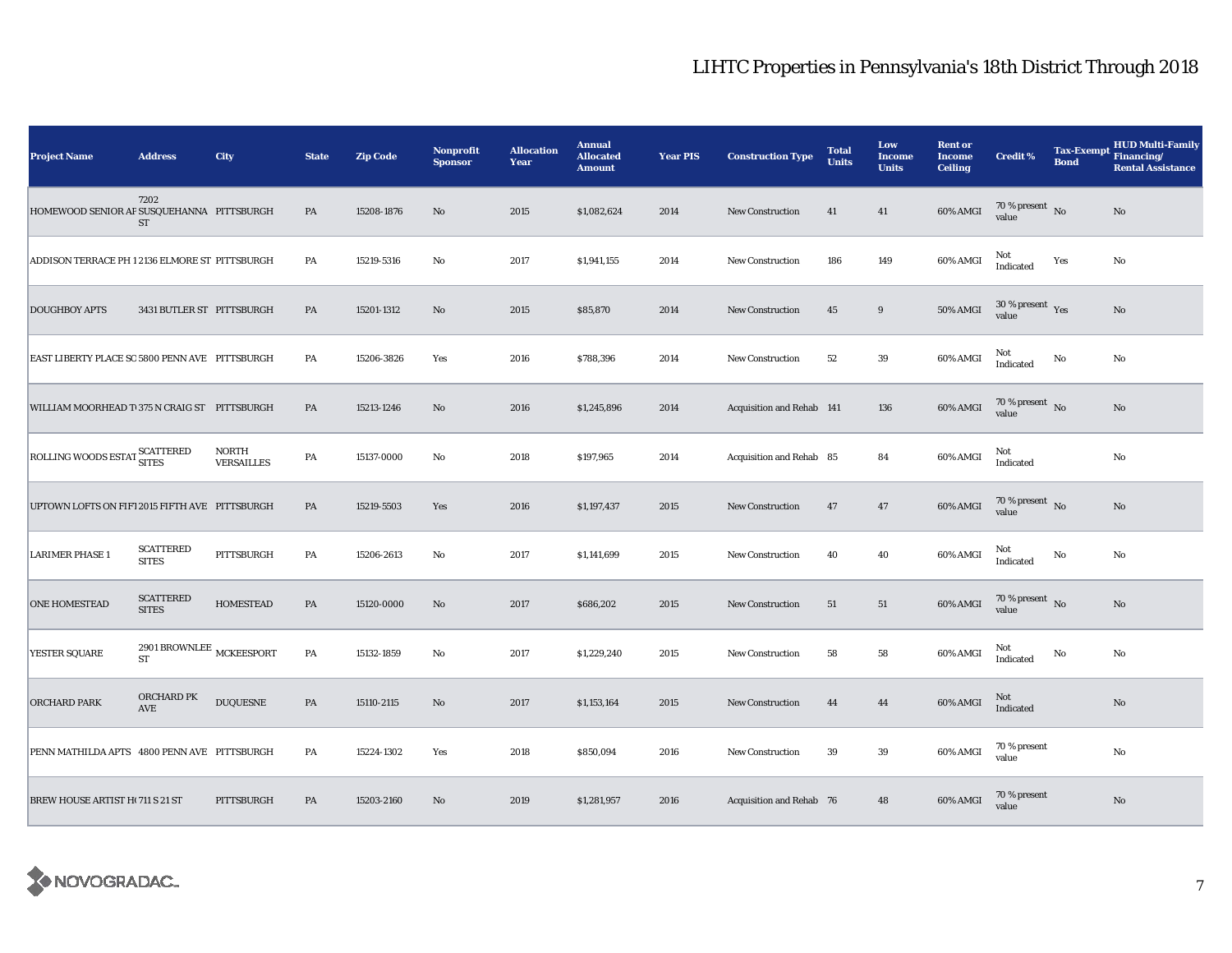| <b>Project Name</b>                               | <b>Address</b>             | <b>City</b> | <b>State</b>  | <b>Zip Code</b> | <b>Nonprofit</b><br><b>Sponsor</b> | <b>Allocation</b><br>Year | <b>Annual</b><br><b>Allocated</b><br><b>Amount</b> | <b>Year PIS</b> | <b>Construction Type</b>  | <b>Total</b><br><b>Units</b> | Low<br><b>Income</b><br><b>Units</b> | <b>Rent or</b><br><b>Income</b><br><b>Ceiling</b> | <b>Credit %</b>                             | <b>Bond</b> | <b>HUD Multi-Family</b><br>Tax-Exempt Financing/<br><b>Rental Assistance</b> |
|---------------------------------------------------|----------------------------|-------------|---------------|-----------------|------------------------------------|---------------------------|----------------------------------------------------|-----------------|---------------------------|------------------------------|--------------------------------------|---------------------------------------------------|---------------------------------------------|-------------|------------------------------------------------------------------------------|
| <b>FALCONHURST RESTOR SCATTERED</b>               |                            | WILKINSBURG | PA            | 15221-3510      | No                                 | 2019                      | \$880,546                                          | 2016            | <b>New Construction</b>   | 33                           | 33                                   | 60% AMGI                                          | 70 % present<br>value                       |             | No                                                                           |
| LARIMER EAST LIBERTY SCATTERED                    |                            | PITTSBURGH  | PA            | 15206-0000      | No                                 | 2018                      | \$1,063,537                                        | 2016            | New Construction          | 81                           | 56                                   | 60% AMGI                                          | 70 % present<br>value                       |             | $\mathbf{No}$                                                                |
| PERRYSVILLE PLAZA                                 | 2403<br>PERRYSVILLE<br>AVE | PITTSBURGH  | PA            | 15214-3439      | No                                 | 2019                      | \$297,155                                          | 2016            | Acquisition and Rehab 101 |                              | 94                                   | 60% AMGI                                          | 30 % present<br>value                       |             | $\rm No$                                                                     |
| <b>SERENITY RIDGE</b>                             | <b>SERENITY DR</b>         | PITTSBURGH  | PA            | 15239-0000      | $\mathbf{N}\mathbf{o}$             | 2019                      | \$903,346                                          | 2016            | <b>New Construction</b>   | 62                           | 62                                   | 60% AMGI                                          | 70 % present<br>value                       |             | No                                                                           |
| HILLCREST SENIOR RES BROWNSVILLE PITTSBURGH       | 2920<br>RD                 |             | PA            | 15227-1952      | Yes                                | 2019                      | \$1,021,593                                        | 2017            | <b>New Construction</b>   | 66                           | 56                                   | 60% AMGI                                          | Not<br>Indicated                            |             | No                                                                           |
| CONSTANTIN BUILDING FRIENDSHIP                    | 5720<br>AVE                | PITTSBURGH  | PA            | 15206           | Yes                                | 1996                      | \$257,053                                          | 1999            | Acquisition and Rehab 37  |                              | 37                                   | 60% AMGI                                          | <b>Both 30%</b><br>and 70%<br>present value | No          |                                                                              |
| CRAWFORD SQUARE PH PROTECTORY PL PITTSBURGH       |                            |             | PA            | 15219           | $\rm No$                           | 1997                      | \$433,626                                          | 1999            | <b>New Construction</b>   | 74                           | 48                                   | $60\%$ AMGI                                       | $30$ % present $\,$ No $\,$<br>value        |             |                                                                              |
| <b>MANCHESTER HOPE</b>                            | 1406 W N AVE               | PITTSBURGH  | $\mathbf{PA}$ | 15233           | $\rm No$                           | 1996                      | \$266,401                                          | 1999            | <b>New Construction</b>   | 20                           | ${\bf 20}$                           | 60% AMGI                                          | $70\,\%$ present $\,$ No value              |             |                                                                              |
| MANCHESTER HOPE PH PENNSYLVANIA PITTSBURGH        | 1105<br>AVE                |             | PA            | 15233           | $\mathbf{No}$                      | 1996                      | \$345,209                                          | 1999            | New Construction          | 25                           | 25                                   | 60% AMGI                                          | $70\,\%$ present $\,$ No value              |             |                                                                              |
| MUNHALL RETIREMENT $_{\rm ST}^{1000\,\rm ANDREW}$ |                            | MUNHALL     | PA            | 15120           | No                                 | 1998                      | \$402,412                                          | 1999            | <b>New Construction</b>   | 59                           | 58                                   | 60% AMGI                                          | $30\,\%$ present $\,$ No value              |             |                                                                              |
| PARKER SQUARE                                     | 700 PARKER AVE BRADDOCK    |             | PA            | 15104           | No                                 | 1998                      | \$46,743                                           | 1999            | <b>New Construction</b>   | 11                           | 10                                   | 60% AMGI                                          | $30$ % present $\,$ No $\,$<br>value        |             |                                                                              |
| PENNLEY PARK APTS                                 | 200 N NEGLEY<br>AVE        | PITTSBURGH  | $\mathbf{PA}$ |                 | Yes                                | 1997                      | \$767,585                                          | 1999            | <b>New Construction</b>   | 102                          | 25                                   | 60% AMGI                                          | $30\,\%$ present $\,$ No value              |             |                                                                              |
| WYLIE AVENUE TOWNH 2129 WYLIE AVE PITTSBURGH      |                            |             | PA            | 15219           | Yes                                | 1997                      | \$314,848                                          | 1999            | <b>New Construction</b>   | 24                           | 24                                   | 60% AMGI                                          | $30$ % present $\,$ No $\,$<br>value        |             |                                                                              |

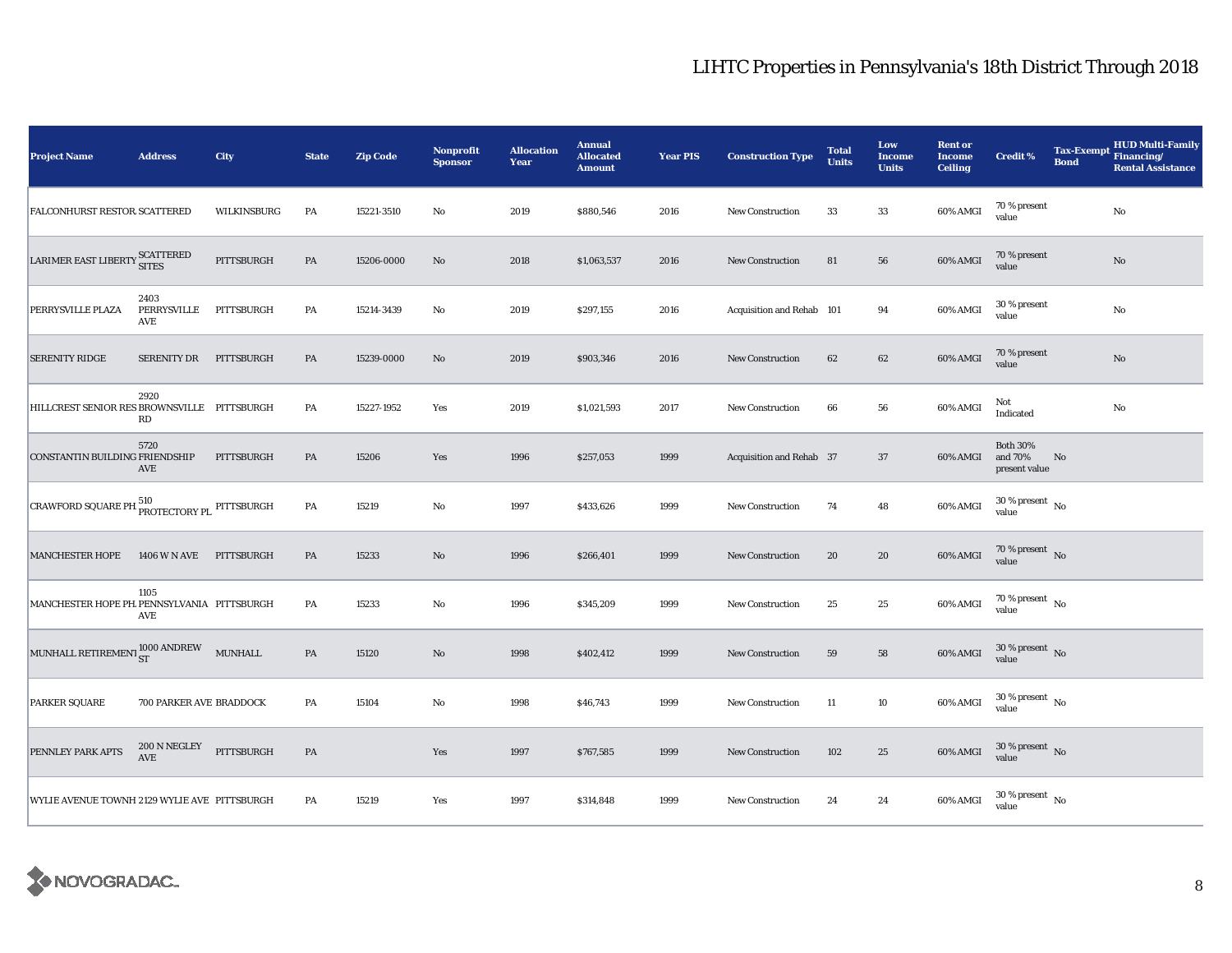| <b>Project Name</b>                                                       | <b>Address</b>                | City        | <b>State</b>  | <b>Zip Code</b> | <b>Nonprofit</b><br><b>Sponsor</b> | <b>Allocation</b><br>Year | <b>Annual</b><br><b>Allocated</b><br><b>Amount</b> | <b>Year PIS</b>      | <b>Construction Type</b> | <b>Total</b><br><b>Units</b> | Low<br><b>Income</b><br><b>Units</b> | <b>Rent or</b><br><b>Income</b><br><b>Ceiling</b> | <b>Credit %</b>                             | <b>Tax-Exempt</b><br><b>Bond</b> | <b>HUD Multi-Family</b><br>Financing/<br><b>Rental Assistance</b> |
|---------------------------------------------------------------------------|-------------------------------|-------------|---------------|-----------------|------------------------------------|---------------------------|----------------------------------------------------|----------------------|--------------------------|------------------------------|--------------------------------------|---------------------------------------------------|---------------------------------------------|----------------------------------|-------------------------------------------------------------------|
| RIVERVIEW TERRACE                                                         | $2829$ BEDFORD PITTSBURGH AVE |             | $\mathbf{PA}$ | 15219           | $\rm\thinspace No$                 | 1996                      | \$299,396                                          | 2000                 | Acquisition and Rehab 36 |                              | ${\bf 36}$                           | 60% AMGI                                          | $70\,\%$ present $\,$ No value              |                                  |                                                                   |
| SYCAMORE STREET APT <sup>124</sup> W<br>SYCAMORE ST                       |                               | PITTSBURGH  | PA            | 15211           | No                                 | 1998                      | \$141,140                                          | 2000                 | Acquisition and Rehab 20 |                              | 20                                   | 60% AMGI                                          | <b>Both 30%</b><br>and 70%<br>present value | No                               |                                                                   |
| NEW PENNLEY PLACE PI 5601 PENN AVE PITTSBURGH                             |                               |             | PA            | 15206           | Yes                                | 1999                      | \$287,900                                          | 2001                 | New Construction         | 34                           | 28                                   | 60% AMGI                                          | $30\,\%$ present $\,$ No value              |                                  |                                                                   |
| 3RD EAST HILLS                                                            | <b>BRACEY DR</b>              | PITTSBURGH  | PA            |                 |                                    | Insufficient<br>Data      | $\$0$                                              | Insufficient<br>Data | Not Indicated            | 47                           | $\bf{0}$                             |                                                   | Not<br>Indicated                            |                                  |                                                                   |
| ALLEGHENY COMMONS 255 E OHIO ST                                           |                               | PITTSBURGH  | PA            | 15212           |                                    | 2003                      | $\$0$                                              | Insufficient<br>Data | Not Indicated            | 130                          | $\bf{0}$                             |                                                   | Not<br>Indicated                            |                                  |                                                                   |
| ALLEQUIPPA TERRACE PHASE 1A                                               |                               | PITTSBURGH  | PA            | 15221           |                                    | Insufficient<br>Data      | $\$0$                                              | Insufficient<br>Data | Not Indicated            | 201                          | $\bf{0}$                             |                                                   | Not<br>Indicated                            |                                  |                                                                   |
| CAMBRIDGE SQUARE AP $_{\text{SQ DR}}^{200 \text{ CAMBRIDGE}}$ MONROEVILLE |                               |             | $\mathbf{PA}$ | 15146           |                                    | Insufficient<br>Data      | $\$0$                                              | Insufficient<br>Data | Not Indicated            | 204                          | $\bf{0}$                             |                                                   | Not<br>Indicated                            |                                  |                                                                   |
| CARSON RETIREMENT R ${}^{2850}_{ST}$ E CARSON PITTSBURGH                  |                               |             | PA            | 15203           |                                    | Insufficient<br>Data      | $\$0$                                              | Insufficient<br>Data | Not Indicated            | 69                           | $\bf{0}$                             |                                                   | Not<br>Indicated                            |                                  |                                                                   |
| <b>CRAWFORD ROBERTS</b>                                                   |                               | PITTSBURGH  | PA            | 15221           |                                    | Insufficient<br>Data      | $\$0$                                              | Insufficient<br>Data | Not Indicated            | 103                          | $\bf{0}$                             |                                                   | Not<br>Indicated                            |                                  |                                                                   |
| <b>CRESCENT APTS</b>                                                      | 738 REBECCA<br>AVE            | WILKINSBURG | PA            | 15221           |                                    | Insufficient<br>Data      | $\$0$                                              | Insufficient<br>Data | Not Indicated            | 27                           | $\bf{0}$                             |                                                   | Not<br>Indicated                            |                                  |                                                                   |
| DADS HOUSE & SAFE HA $_{\rm ST}^{506\ {\rm N\,ST\,CLAIR}}$ PITTSBURGH     |                               |             | PA            | 15206           |                                    | Insufficient<br>Data      | $\$0$                                              | Insufficient<br>Data | Not Indicated            | 14                           | $\bf{0}$                             |                                                   | Not<br>Indicated                            |                                  |                                                                   |
| EAST HILLS PARK APTS $^{2115}_{DR}$ PARK HILL PITTSBURGH                  |                               |             | $\mathbf{PA}$ | 15221           |                                    | 2003                      | \$0                                                | Insufficient<br>Data | Not Indicated            | 91                           | $\bf{0}$                             |                                                   | Not<br>Indicated                            |                                  |                                                                   |
| EAST LIBERTY PLACE-N(115 N BEATTY ST PITTSBURGH                           |                               |             | PA            | 15206           |                                    | Insufficient<br>Data      | $\$0$                                              | Insufficient<br>Data | Not Indicated            | 38                           | $\mathbf 0$                          |                                                   | Not<br>Indicated                            |                                  |                                                                   |

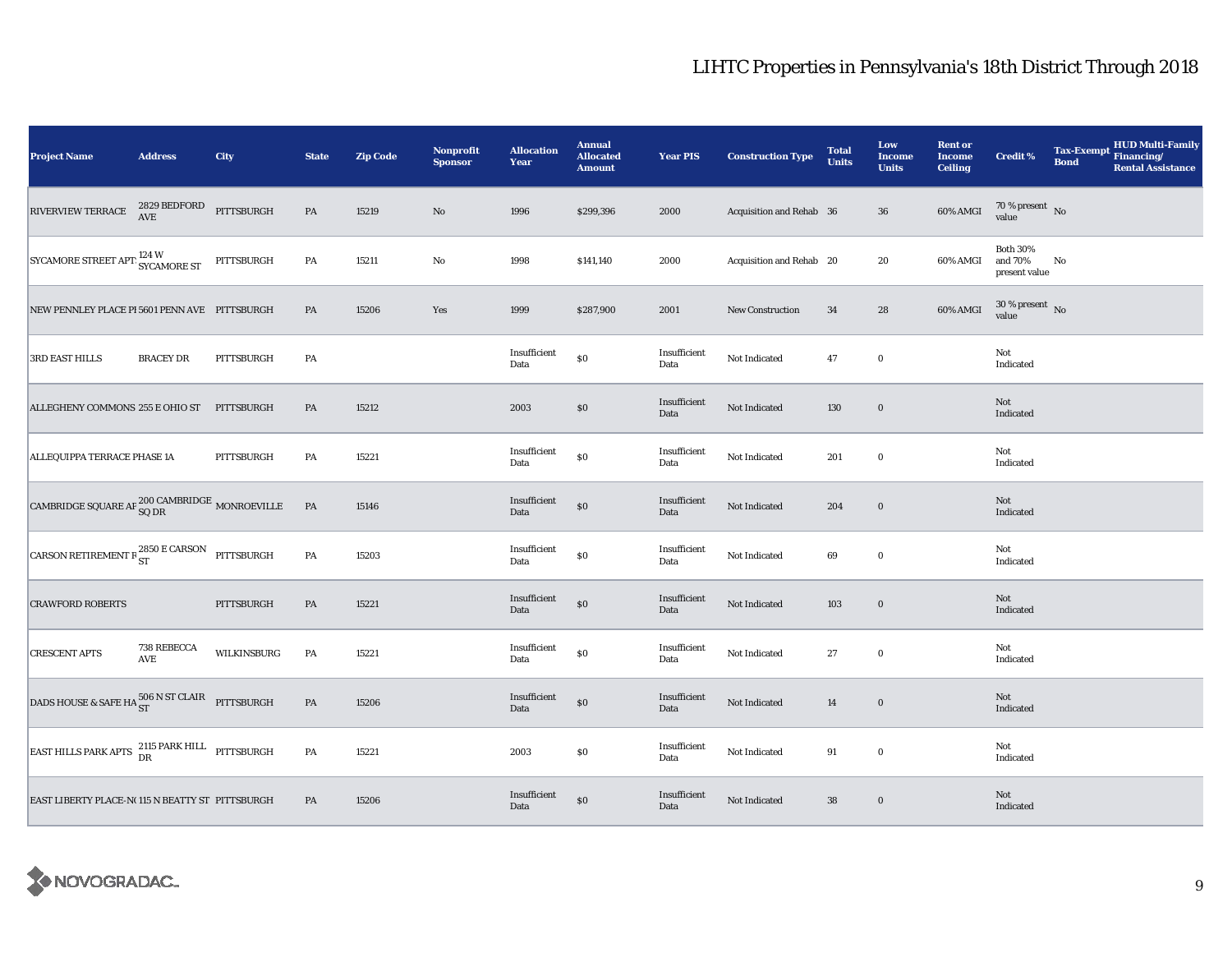| <b>Project Name</b>                                      | <b>Address</b>                                         | City       | <b>State</b>  | <b>Zip Code</b> | <b>Nonprofit</b><br><b>Sponsor</b> | <b>Allocation</b><br>Year | <b>Annual</b><br><b>Allocated</b><br><b>Amount</b> | <b>Year PIS</b>      | <b>Construction Type</b> | <b>Total</b><br><b>Units</b> | Low<br><b>Income</b><br><b>Units</b> | <b>Rent or</b><br><b>Income</b><br><b>Ceiling</b> | <b>Credit %</b>                | <b>Bond</b> | Tax-Exempt HUD Multi-Family<br><b>Rental Assistance</b> |
|----------------------------------------------------------|--------------------------------------------------------|------------|---------------|-----------------|------------------------------------|---------------------------|----------------------------------------------------|----------------------|--------------------------|------------------------------|--------------------------------------|---------------------------------------------------|--------------------------------|-------------|---------------------------------------------------------|
| FARMERS MARKET APTS 401 W<br>COMMONS                     |                                                        | PITTSBURGH | PA            | 15212           |                                    | Insufficient<br>Data      | $\$0$                                              | Insufficient<br>Data | Not Indicated            | 71                           | $\bf{0}$                             |                                                   | Not<br>Indicated               |             |                                                         |
| <b>GARFIELD HEIGHTS PH/ 242 FERN ST</b>                  |                                                        | PITTSBURGH | PA            | 15224           |                                    | Insufficient<br>Data      | $\$0$                                              | Insufficient<br>Data | Not Indicated            | 41                           | $\boldsymbol{0}$                     |                                                   | Not<br>Indicated               |             |                                                         |
| <b>GOODWILL MANOR</b>                                    | $601\,\mathrm{MCMILLAN}$ BRIDGEVILLE ST                |            | $\mathbf{PA}$ | 15017           |                                    | Insufficient<br>Data      | $\$0$                                              | Insufficient<br>Data | Not Indicated            | 49                           | $\mathbf 0$                          |                                                   | Not<br>Indicated               |             |                                                         |
| HAWTHORNE PLACE AP' HAWTHORNE PITTSBURGH                 | 2253<br>AVE                                            |            | PA            | 15218           |                                    | Insufficient<br>Data      | $\$0$                                              | Insufficient<br>Data | Not Indicated            | 11                           | $\mathbf 0$                          |                                                   | Not<br>Indicated               |             |                                                         |
| MANCHESTER PHASE III $_{ST}^{1100}$ SHEFFIELD pittsburgh |                                                        |            | $\mathbf{PA}$ | 15233           |                                    | Insufficient<br>Data      | $\$0$                                              | Insufficient<br>Data | Not Indicated            | 18                           | $\bf{0}$                             |                                                   | Not<br>Indicated               |             |                                                         |
| MEADOWS AT FOREST G <sup>100 PARK RIDGE</sup> PITTSBURGH |                                                        |            | $\mathbf{PA}$ | 15221           |                                    | Insufficient<br>Data      | $\$0$                                              | Insufficient<br>Data | Not Indicated            | 20                           | $\bf{0}$                             |                                                   | Not<br>Indicated               |             |                                                         |
| MELVIN COURT/CHURCHILL APTS                              |                                                        | PITTSBURGH | PA            | 15221           |                                    | Insufficient<br>Data      | $\$0$                                              | Insufficient<br>Data | Not Indicated            | 43                           | $\bf{0}$                             |                                                   | Not<br>Indicated               |             |                                                         |
| <b>OAK HILL PHASE 1D</b>                                 |                                                        | PITTSBURGH | $\mathbf{PA}$ | 15221           |                                    | Insufficient<br>Data      | $\$0$                                              | Insufficient<br>Data | Not Indicated            | 59                           | $\mathbf 0$                          |                                                   | Not<br>Indicated               |             |                                                         |
| ORCHARD PARK                                             | $1000$ $\,$ $\,$ $\,$ DUQUESNE $\,$ $\,$ DUQUESNE $\,$ |            | PA            | 15110           |                                    | 2013                      | $\$0$                                              | Insufficient<br>Data | Not Indicated            | 44                           | $\bf{0}$                             |                                                   | Not<br>Indicated               |             |                                                         |
| SARAH STREET TOWNHOST E CARSON PITTSBURGH                |                                                        |            | $\mathbf{PA}$ | 15203           |                                    | Insufficient<br>Data      | $\$0$                                              | Insufficient<br>Data | Not Indicated            | $30\,$                       | $\mathbf 0$                          |                                                   | Not<br>Indicated               |             |                                                         |
| SECOND EAST HILLS PH 2206 E HILLS DR PITTSBURGH          |                                                        |            | PA            | 15221           |                                    | 2004                      | $\$0$                                              | Insufficient<br>Data | Not Indicated            | 117                          | $\mathbf 0$                          |                                                   | Not<br>Indicated               |             |                                                         |
| SECOND EAST HILLS PH 2320 E HILLS DR PITTSBURGH          |                                                        |            | PA            | 15221           |                                    | 2005                      | $\$0$                                              | Insufficient<br>Data | Not Indicated            | 82                           | $\boldsymbol{0}$                     |                                                   | Not<br>Indicated               |             |                                                         |
| 302 ZARA ST APTS                                         | 302 ZARA ST                                            | PITTSBURGH | PA            | 15210           | No                                 | 1987                      | \$49,230                                           | 1987                 | Acquisition and Rehab 25 |                              | 25                                   | 60% AMGI                                          | $30\,\%$ present $\,$ No value |             |                                                         |

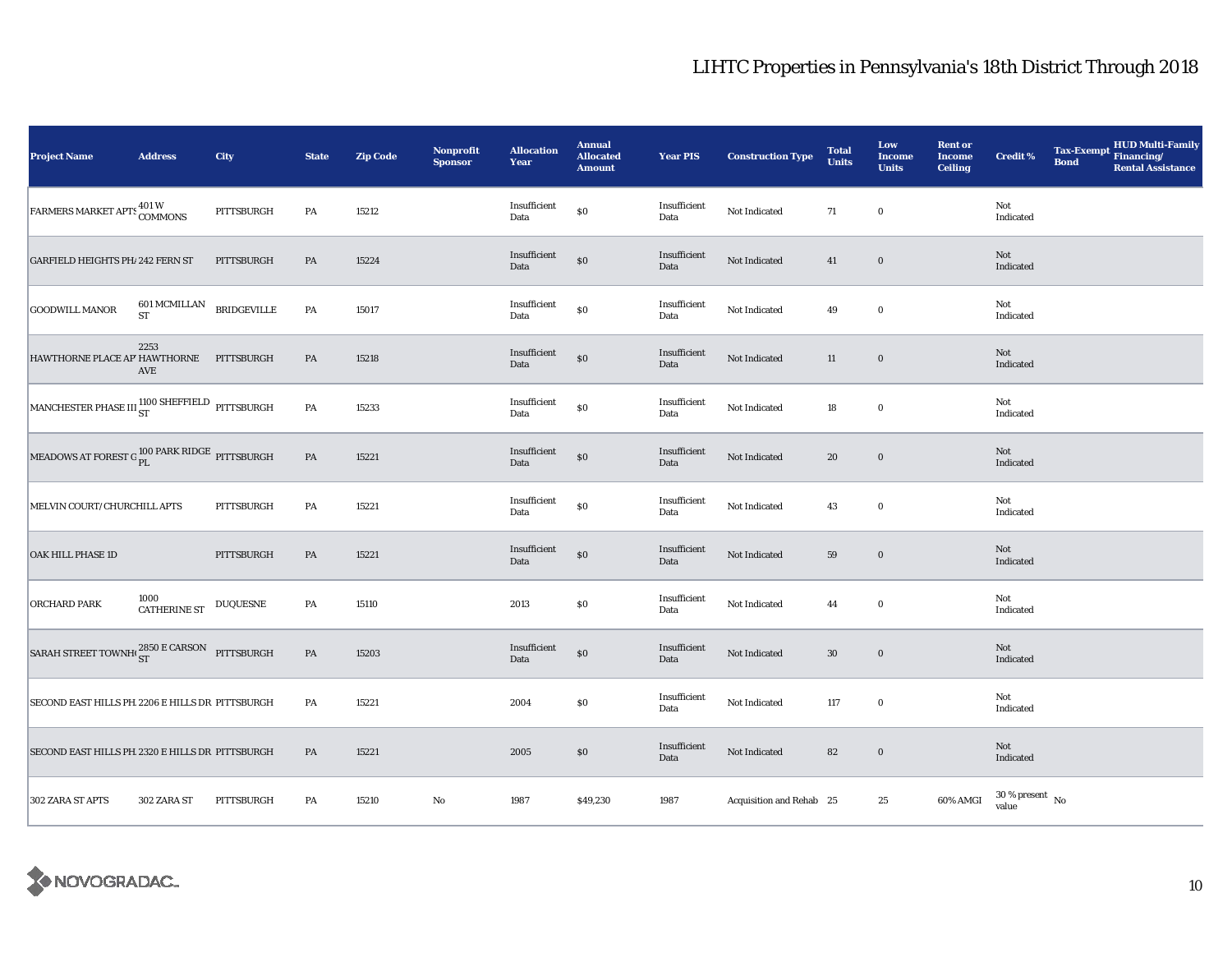| <b>Project Name</b>                    | <b>Address</b>                                    | City              | <b>State</b>  | <b>Zip Code</b> | <b>Nonprofit</b><br><b>Sponsor</b> | <b>Allocation</b><br>Year | <b>Annual</b><br><b>Allocated</b><br><b>Amount</b> | <b>Year PIS</b> | <b>Construction Type</b>       | <b>Total</b><br><b>Units</b> | Low<br><b>Income</b><br><b>Units</b> | <b>Rent or</b><br><b>Income</b><br><b>Ceiling</b> | <b>Credit %</b>                          | <b>Tax-Exempt</b><br><b>Bond</b> | <b>HUD Multi-Family</b><br>Financing/<br><b>Rental Assistance</b> |
|----------------------------------------|---------------------------------------------------|-------------------|---------------|-----------------|------------------------------------|---------------------------|----------------------------------------------------|-----------------|--------------------------------|------------------------------|--------------------------------------|---------------------------------------------------|------------------------------------------|----------------------------------|-------------------------------------------------------------------|
| 353 W 12TH AVE                         | 353 W 12TH AVE HOMESTEAD                          |                   | PA            | 15120           | $\rm No$                           | 1987                      | \$6,455                                            | 1987            | <b>Acquisition and Rehab 5</b> |                              | $5\phantom{.0}$                      | 60% AMGI                                          | $30\,\%$ present $\,$ No value           |                                  |                                                                   |
| 517 S FIFTH ST                         | 517 S FIFTH ST DUQUESNE                           |                   | PA            | 15110           | No                                 | 1987                      | \$3,915                                            | 1987            | Acquisition and Rehab 5        |                              | $5\phantom{.0}$                      | 60% AMGI                                          | $30\,\%$ present $\,$ No $\,$<br>value   |                                  |                                                                   |
| <b>BATES HILL</b>                      | 3812 BATES ST PITTSBURGH                          |                   | PA            | 15213           | $\rm No$                           | 1987                      | \$38,037                                           | 1987            | New Construction               | 50                           | $15\,$                               | $60\%$ AMGI                                       | $30$ % present $\,$ $\rm Yes$<br>value   |                                  |                                                                   |
| <b>BELVIDERE I</b>                     | 54 WABASH ST PITTSBURGH                           |                   | PA            | 15220           | $\rm No$                           | 1987                      | \$4,718                                            | 1987            | Acquisition and Rehab 4        |                              | $\overline{4}$                       | 60% AMGI                                          | $30$ % present $\,$ No $\,$<br>value     |                                  |                                                                   |
| WOOD STREET COMMO! 300 WOOD ST         |                                                   | PITTSBURGH        | PA            | 15222           | $\rm No$                           | 1987                      | \$167,541                                          | 1987            | Acquisition and Rehab 270      |                              | 270                                  | 60% AMGI                                          | $30\,\%$ present $\,$ $\rm Yes$<br>value |                                  |                                                                   |
| 1006 SALTER WAY                        | 1006 SALTER<br><b>WAY</b>                         | PITTSBURGH        | PA            | 15212           | $\mathbf {No}$                     | 1988                      | $\$0$                                              | 1988            | Acquisition and Rehab 1        |                              | $\mathbf{1}$                         |                                                   | Not<br>Indicated                         |                                  |                                                                   |
| 1021 LAWNDALE ST                       | 1021 LAWNDALE $\,$ PITTSBURGH<br>ST               |                   | $\mathbf{PA}$ | 15221           | $\rm No$                           | 1988                      | \$0                                                | 1988            | Acquisition and Rehab 1        |                              | $\mathbf{1}$                         |                                                   | Not<br>Indicated                         |                                  |                                                                   |
| 223 W BURGESS ST                       | $223\,\mathrm{W}\,\mathrm{BURGESS}$ PITTSBURGH ST |                   | $\mathbf{PA}$ | 15214           | $\rm No$                           | 1988                      | \$2,125                                            | 1988            | Acquisition and Rehab 2        |                              | $\boldsymbol{2}$                     | 60% AMGI                                          | $30\,\%$ present $\,$ No $\,$<br>value   |                                  |                                                                   |
| 2612 SARAH ST                          | 2612 SARAH ST PITTSBURGH                          |                   | PA            | 15203           | No                                 | 1988                      | \$2,760                                            | 1988            | Acquisition and Rehab 2        |                              | $\boldsymbol{2}$                     | 60% AMGI                                          | $30$ % present $\,$ No $\,$<br>value     |                                  |                                                                   |
| 5143-45-47 BLAIR ST                    | 5143 BLAIR ST                                     | PITTSBURGH        | PA            | 15207           | $\mathbf{No}$                      | 1988                      | \$5,154                                            | 1988            | New Construction               | $\overline{3}$               | $\boldsymbol{3}$                     | 60% AMGI                                          | $30$ % present $\,$ No $\,$<br>value     |                                  |                                                                   |
| 519 VIOLA AVE                          | 519 VIOLA AVE DUQUESNE                            |                   | PA            | 15110           | $\rm No$                           | 1988                      | \$274                                              | 1988            | Acquisition and Rehab 1        |                              | $\mathbf{1}$                         | 60% AMGI                                          | $30$ % present $\,$ No $\,$<br>value     |                                  |                                                                   |
| 727 WASHINGTON AVE WASHINGTON BRADDOCK | 727<br><b>AVE</b>                                 |                   | PA            | 15104           | $\rm No$                           | 1988                      | \$274                                              | 1988            | Acquisition and Rehab 1        |                              | $\mathbf{1}$                         | 60% AMGI                                          | $30\,\%$ present $\,$ No value           |                                  |                                                                   |
| 814 HUEY ST                            | 814 HUEY ST                                       | <b>MCKEESPORT</b> | PA            | 15132           | No                                 | 1988                      | \$755                                              | 1988            | <b>Acquisition and Rehab</b> 2 |                              | $\boldsymbol{2}$                     | 60% AMGI                                          | $30\,\%$ present $\,$ No value           |                                  |                                                                   |

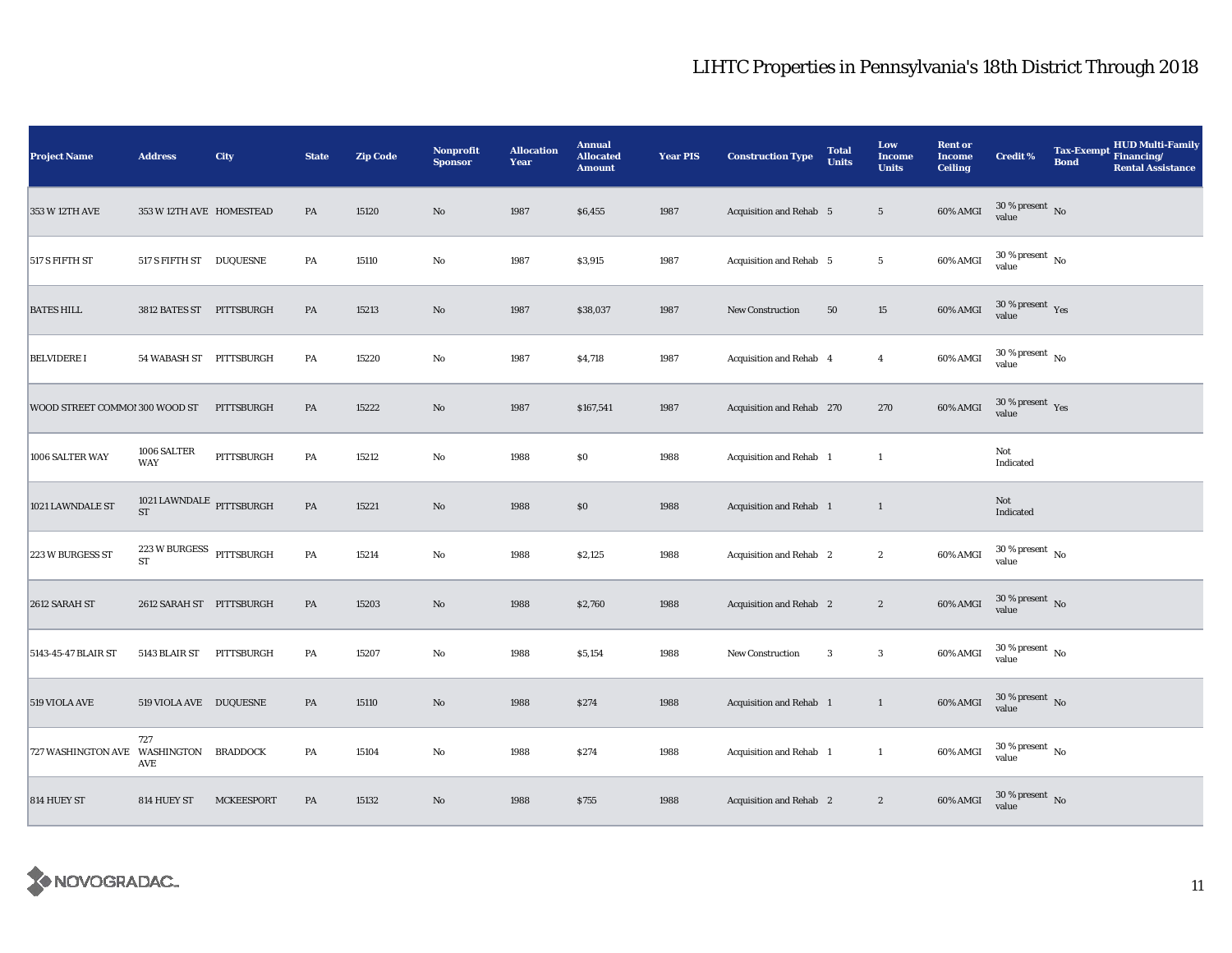| <b>Project Name</b>                                   | <b>Address</b>            | City                              | <b>State</b>  | <b>Zip Code</b> | <b>Nonprofit</b><br><b>Sponsor</b> | <b>Allocation</b><br>Year | <b>Annual</b><br><b>Allocated</b><br><b>Amount</b> | <b>Year PIS</b> | <b>Construction Type</b>  | <b>Total</b><br><b>Units</b> | Low<br><b>Income</b><br><b>Units</b> | <b>Rent or</b><br><b>Income</b><br><b>Ceiling</b> | <b>Credit %</b>                             | <b>Tax-Exempt</b><br><b>Bond</b> | <b>HUD Multi-Family</b><br>Financing/<br><b>Rental Assistance</b> |
|-------------------------------------------------------|---------------------------|-----------------------------------|---------------|-----------------|------------------------------------|---------------------------|----------------------------------------------------|-----------------|---------------------------|------------------------------|--------------------------------------|---------------------------------------------------|---------------------------------------------|----------------------------------|-------------------------------------------------------------------|
| 908 W ST                                              | 908 W ST                  | WILKINSBURG                       | PA            | 15221           | $\rm No$                           | 1988                      | \$1,239                                            | 1988            | Acquisition and Rehab 4   |                              | $\overline{4}$                       | 60% AMGI                                          | $30\,\%$ present $\,$ No value              |                                  |                                                                   |
| BELLEFIELD DWELLING $^{4400\, \rm CENTER} _{\rm AVE}$ |                           | PITTSBURGH                        | PA            | 15213           | $\rm No$                           | 1988                      | \$250,287                                          | 1988            | Acquisition and Rehab 158 |                              | 157                                  | 60% AMGI                                          | $30\,\%$ present $\,$ No $\,$<br>value      |                                  |                                                                   |
| <b>LINDEN GROVE APTS</b>                              |                           | 651 LINDEN AVE EAST PITTSBURGH PA |               | 15112           | $\rm No$                           | 1988                      | \$36,969                                           | 1988            | Acquisition and Rehab 31  |                              | 31                                   | 60% AMGI                                          | $30\,\%$ present $\,$ No $\,$<br>value      |                                  |                                                                   |
| <b>OHARA PLACE APTS</b>                               | 3625 LIBERTY<br>AVE       | PITTSBURGH                        | $\mathbf{PA}$ | 15201           | $\rm No$                           | 1988                      | \$44,618                                           | 1988            | Acquisition and Rehab 59  |                              | 59                                   | 60% AMGI                                          | $30$ % present $\,$ No $\,$<br>value        |                                  |                                                                   |
| <b>OLIVER PLAZA</b>                                   | 200 N SECOND<br><b>ST</b> | <b>DUQUESNE</b>                   | PA            | 15110           | $\rm No$                           | 1988                      | \$38,162                                           | 1988            | Acquisition and Rehab 32  |                              | 32                                   | 60% AMGI                                          | $30$ % present $\,$ No $\,$<br>value        |                                  |                                                                   |
| STANTON AVE PROJECT $^{5240}_{\rm AVE}$               |                           | PITTSBURGH                        | PA            | 15201           | No                                 | 1988                      | \$16,277                                           | 1988            | Acquisition and Rehab 10  |                              | 10                                   | 60% AMGI                                          | $30$ % present $\,$ No $\,$<br>value        |                                  |                                                                   |
| 1525 ALTON AVE                                        | 1525 ALTON AVE PITTSBURGH |                                   | PA            | 15216           | No                                 | 1989                      | \$723                                              | 1989            | Acquisition and Rehab 2   |                              | $\boldsymbol{2}$                     | 60% AMGI                                          | 70 % present $\hbox{~No}$<br>value          |                                  |                                                                   |
| 1819 UNION AVE                                        | 1819 UNION AVE MCKEESPORT |                                   | PA            | 15132           | $\rm No$                           | 1989                      | \$739                                              | 1989            | Acquisition and Rehab 2   |                              | $\boldsymbol{2}$                     | 60% AMGI                                          | 70 % present $\bar{N}$ o<br>value           |                                  |                                                                   |
| 217-225 LURAY ST                                      | 217 LURAY ST              | PITTSBURGH                        | PA            | 15214           | No                                 | 1989                      | \$7,309                                            | 1989            | Acquisition and Rehab 5   |                              | $5\phantom{.0}$                      | 60% AMGI                                          | <b>Both 30%</b><br>and 70%<br>present value | No                               |                                                                   |
| 2256 ALMONT ST                                        | 2256 ALMONT<br><b>ST</b>  | PITTSBURGH                        | PA            | 15210           | $\mathbf{N}\mathbf{o}$             | 1989                      | \$1,235                                            | 1989            | Acquisition and Rehab 1   |                              | $\mathbf{1}$                         | 60% AMGI                                          | <b>Both 30%</b><br>and 70%<br>present value | No                               |                                                                   |
| 2320 COBDEN ST                                        | 2320 COBDEN ST PITTSBURGH |                                   | PA            | 15203           | $\mathbf{N}\mathbf{o}$             | 1989                      | \$1,877                                            | 1989            | Acquisition and Rehab 4   |                              | $\overline{4}$                       | 60% AMGI                                          | 70 % present $\hbox{~No}$<br>value          |                                  |                                                                   |
| 402 27TH ST                                           | 402 27TH ST               | <b>MCKEESPORT</b>                 | PA            | 15132           | $\rm No$                           | 1989                      | \$811                                              | 1989            | Acquisition and Rehab 1   |                              | $\mathbf{1}$                         | 60% AMGI                                          | $70\,\%$ present $\,$ No value              |                                  |                                                                   |
| 509 ANN ST                                            | 509 ANN ST                | <b>BRADDOCK</b>                   | PA            | 15104           | No                                 | 1989                      | \$555                                              | 1989            | Acquisition and Rehab 1   |                              | $\mathbf{1}$                         | 60% AMGI                                          | $70$ % present $\,$ No $\,$<br>value        |                                  |                                                                   |

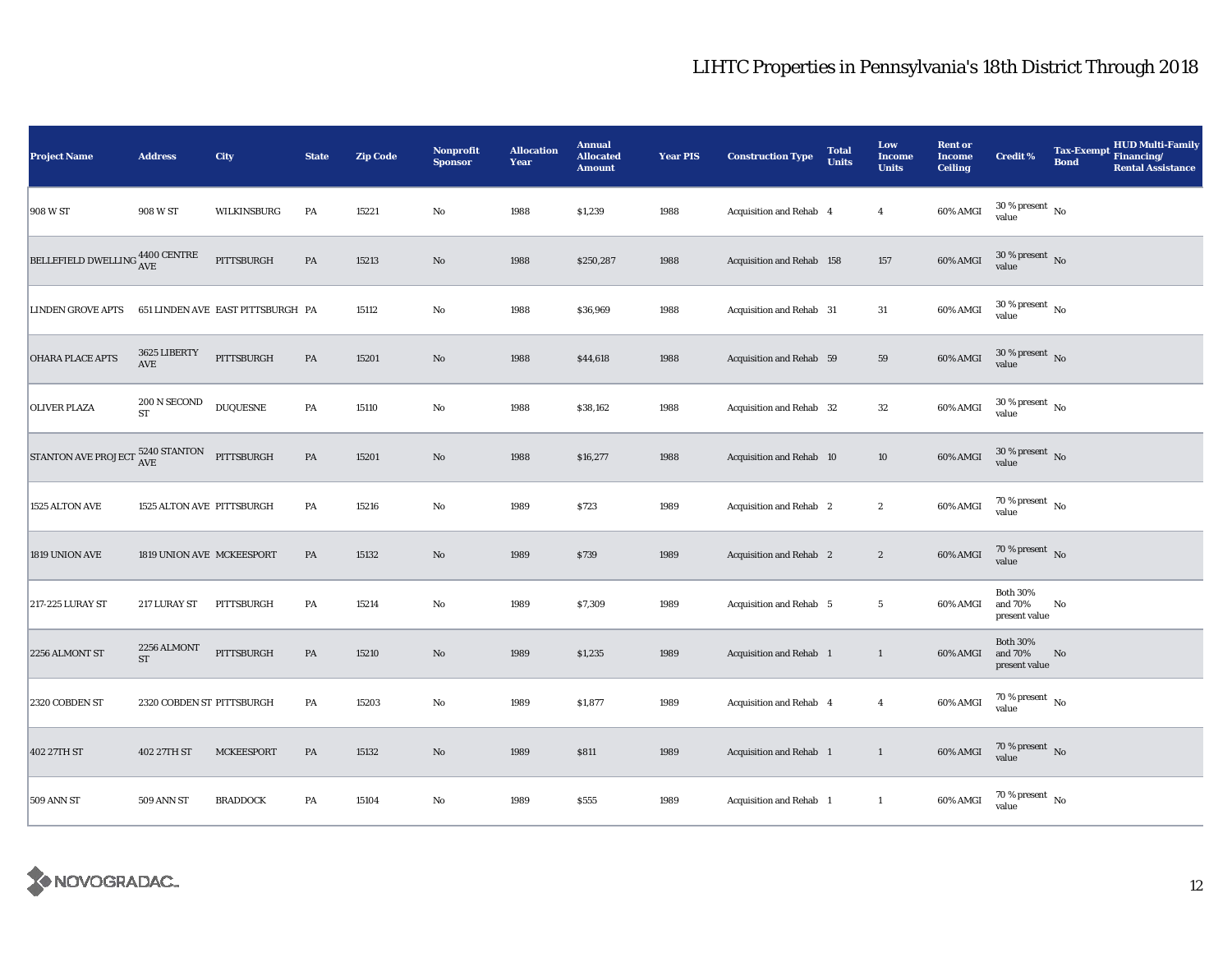| <b>Project Name</b>                                                                         | <b>Address</b>                         | City                                         | <b>State</b>  | <b>Zip Code</b> | <b>Nonprofit</b><br><b>Sponsor</b> | <b>Allocation</b><br>Year | <b>Annual</b><br><b>Allocated</b><br><b>Amount</b> | <b>Year PIS</b> | <b>Construction Type</b> | <b>Total</b><br><b>Units</b> | Low<br><b>Income</b><br><b>Units</b> | <b>Rent or</b><br><b>Income</b><br><b>Ceiling</b> | <b>Credit %</b>                             | Tax-Exempt HUD Multi-Family<br><b>Bond</b><br><b>Rental Assistance</b> |
|---------------------------------------------------------------------------------------------|----------------------------------------|----------------------------------------------|---------------|-----------------|------------------------------------|---------------------------|----------------------------------------------------|-----------------|--------------------------|------------------------------|--------------------------------------|---------------------------------------------------|---------------------------------------------|------------------------------------------------------------------------|
| 7754 TIOGA ST                                                                               | 7754 TIOGA ST PITTSBURGH               |                                              | $\mathbf{PA}$ | 15208           | $\rm No$                           | 1989                      | \$3,223                                            | 1989            | Acquisition and Rehab 1  |                              | $\mathbf{1}$                         | 60% AMGI                                          | $70\,\%$ present $\,$ No value              |                                                                        |
| <b>ANAHEIM STREET</b>                                                                       | 823 ANAHEIM<br><b>ST</b>               | PITTSBURGH                                   | PA            | 15219           | $\mathbf {No}$                     | 1989                      | \$0                                                | 1989            | Acquisition and Rehab 8  |                              | $\sqrt{5}$                           |                                                   | $70\,\%$ present $_{\, \rm No}$<br>value    |                                                                        |
| <b>CENTER AVENUE</b>                                                                        | 2515 CENTRE<br>AVE                     | PITTSBURGH                                   | $\mathbf{PA}$ | 15219           | $\rm No$                           | 1989                      | $\$0$                                              | 1989            | Acquisition and Rehab 4  |                              | $\sqrt{3}$                           |                                                   | 70 % present $\sqrt{\ }$ No<br>value        |                                                                        |
| <b>DUQUESNE APTS</b>                                                                        | $1110$ OVERLAND $\,$ DUQUESNE $\,$ AVE |                                              | PA            | 15110           | $\rm No$                           | 1989                      | \$5,615                                            | 1989            | Acquisition and Rehab 8  |                              | $\boldsymbol{6}$                     | 60% AMGI                                          | $70\,\%$ present $\,$ No value              |                                                                        |
| <b>HIGHLAND AVENUE</b>                                                                      |                                        | $347\,$ HIGHLAND $$\tt TURTLE \,CREEK$$ $\,$ | PA            | 15145           | $\rm No$                           | 1989                      | \$1,230                                            | 1989            | Acquisition and Rehab 1  |                              | $\mathbf{1}$                         |                                                   | $70\,\%$ present $\,$ No value              |                                                                        |
| $\boxed{{\text{HODGKISS/SUPERIOR}/V}}^{\text{1400 HODGKISS}}_{\text{ST}} \text{PITTSBURGH}$ |                                        |                                              | $\mathbf{PA}$ | 15212           | $\rm No$                           | 1989                      | \$14,090                                           | 1989            | Acquisition and Rehab 52 |                              | 40                                   | 60% AMGI                                          | 70 % present $\hbox{~No}$<br>value          |                                                                        |
| <b>INWOOD</b>                                                                               | 827 INWOOD ST PITTSBURGH               |                                              | $\mathbf{PA}$ | 15208           | $\rm No$                           | 1989                      | $\$0$                                              | 1989            | Acquisition and Rehab 1  |                              | $\mathbf{1}$                         |                                                   | $70\,\%$ present $\,$ No value              |                                                                        |
| <b>LIBERTY POINT APTS</b>                                                                   | 3417 LIBERTY<br>AVE                    | PITTSBURGH                                   | PA            | 15201           | $\rm No$                           | 1989                      | \$0                                                | 1989            | Acquisition and Rehab 56 |                              | 56                                   |                                                   | $30\,\%$ present $\,$ No $\,$<br>value      |                                                                        |
| <b>ONE POINT BREEZE</b>                                                                     | 7227 PENN AVE PITTSBURGH               |                                              | PA            | 15208           | $\rm No$                           | 1989                      | \$16,260                                           | 1989            | Acquisition and Rehab 36 |                              | $36\,$                               | 60% AMGI                                          | <b>Both 30%</b><br>and 70%<br>present value | Yes                                                                    |
| <b>RAILROAD ST</b>                                                                          | 829 RAILROAD<br><b>ST</b>              | TURTLE CREEK                                 | PA            | 15145           | No                                 | 1989                      | \$4,337                                            | 1989            | Acquisition and Rehab 4  |                              | $\overline{4}$                       | 60% AMGI                                          | <b>Both 30%</b><br>and 70%<br>present value | No                                                                     |
|                                                                                             |                                        |                                              |               |                 |                                    |                           |                                                    |                 |                          |                              |                                      |                                                   |                                             |                                                                        |
| 166 Projects Reported                                                                       |                                        |                                              |               |                 |                                    |                           | \$52,771,374                                       |                 |                          | 7,436                        | 5,259                                |                                                   |                                             |                                                                        |
| Location: Pennsylvania's 18th District (Congressional District, 116th)                      |                                        |                                              |               |                 |                                    |                           |                                                    |                 |                          |                              |                                      |                                                   |                                             |                                                                        |